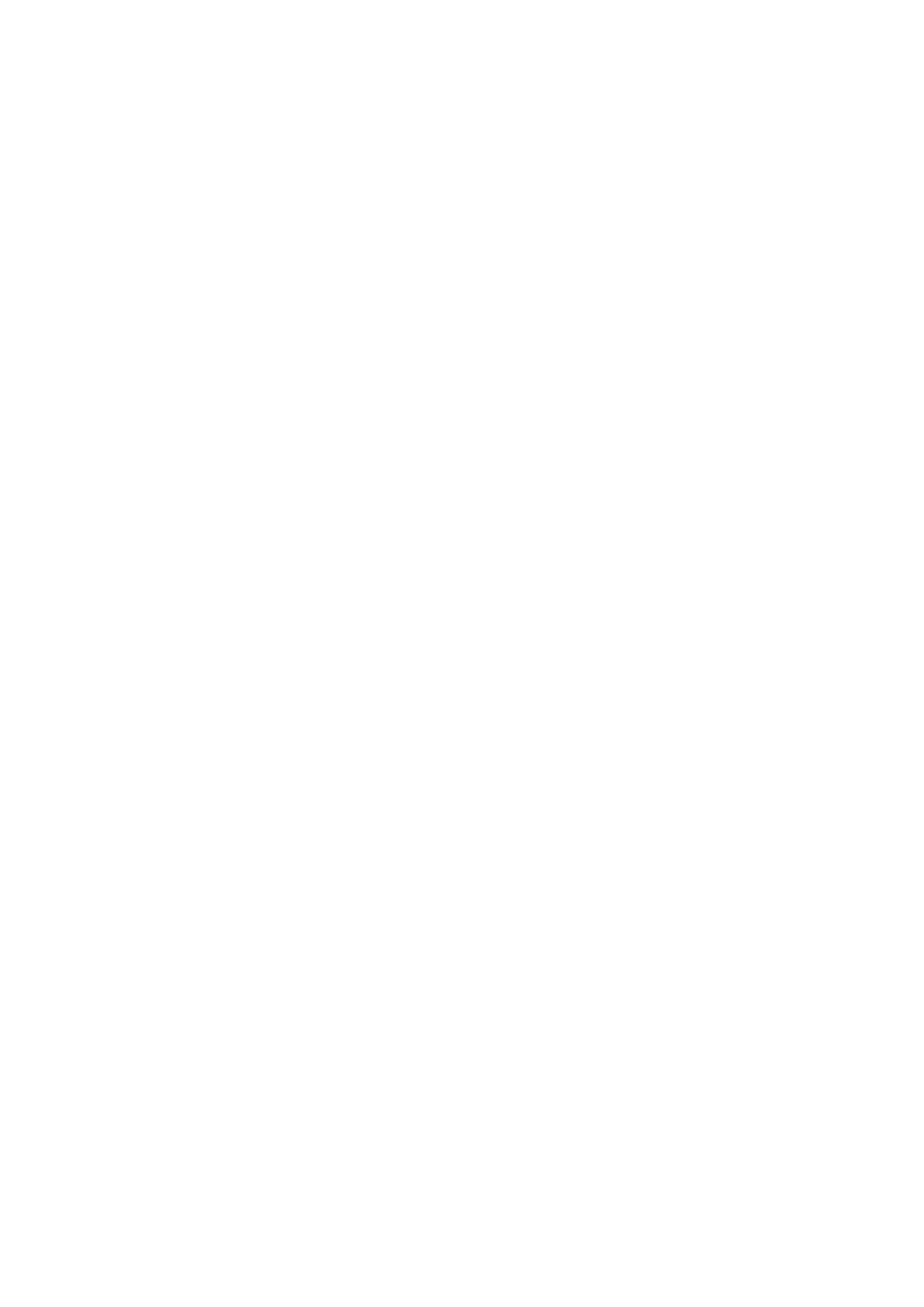### **A Discourse on the Ariyāvāa Sutta** by The Venerable Mahāsī Sayādaw of Burma

Translated by U Ay Maung



First printed and published in the Socialist Republic of the Union of Burma December 1980

> New Edition Edited by Bhikkhu Pesala March 2011 *All rights reserved*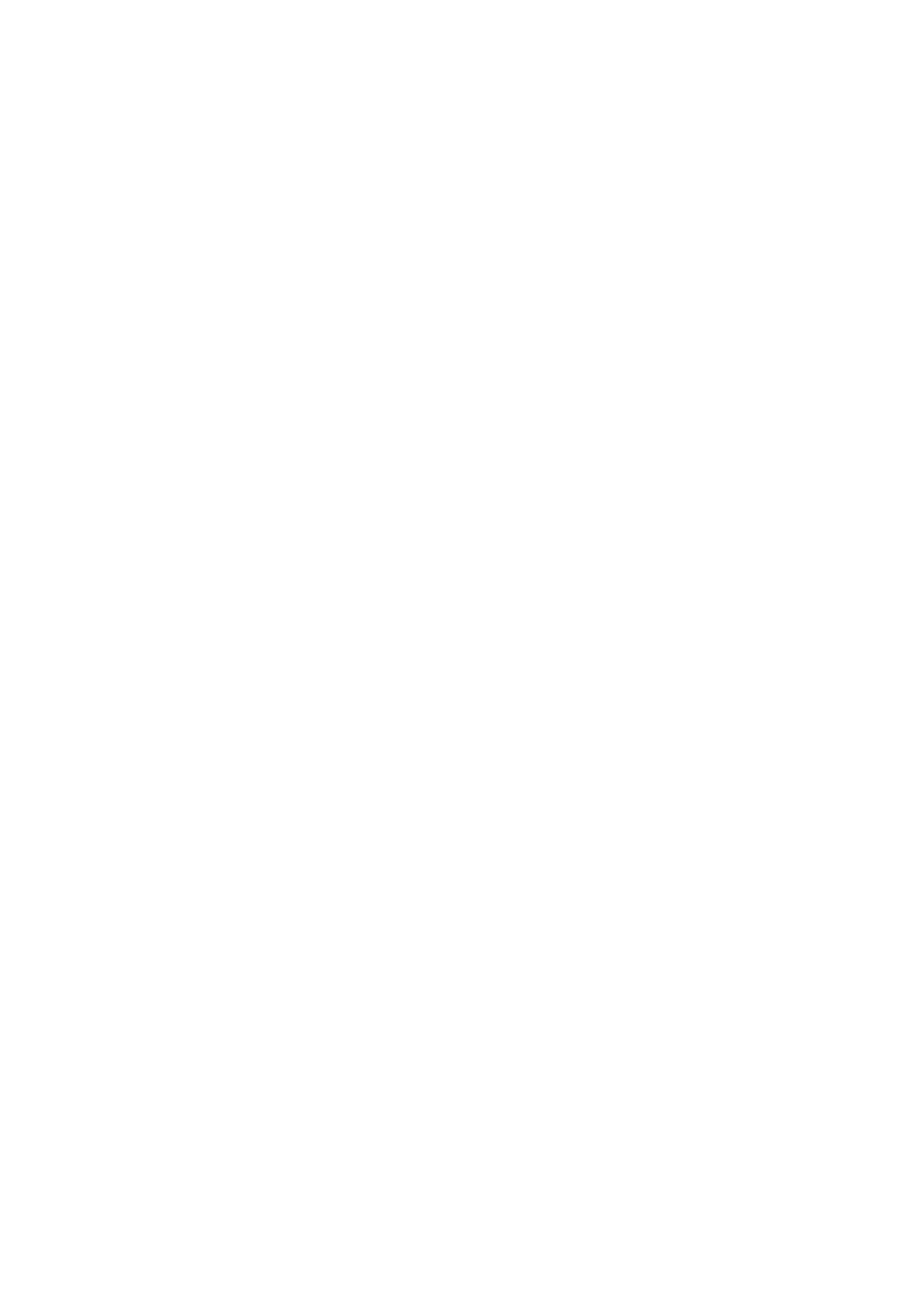### **Contents**

| 20 |
|----|
|    |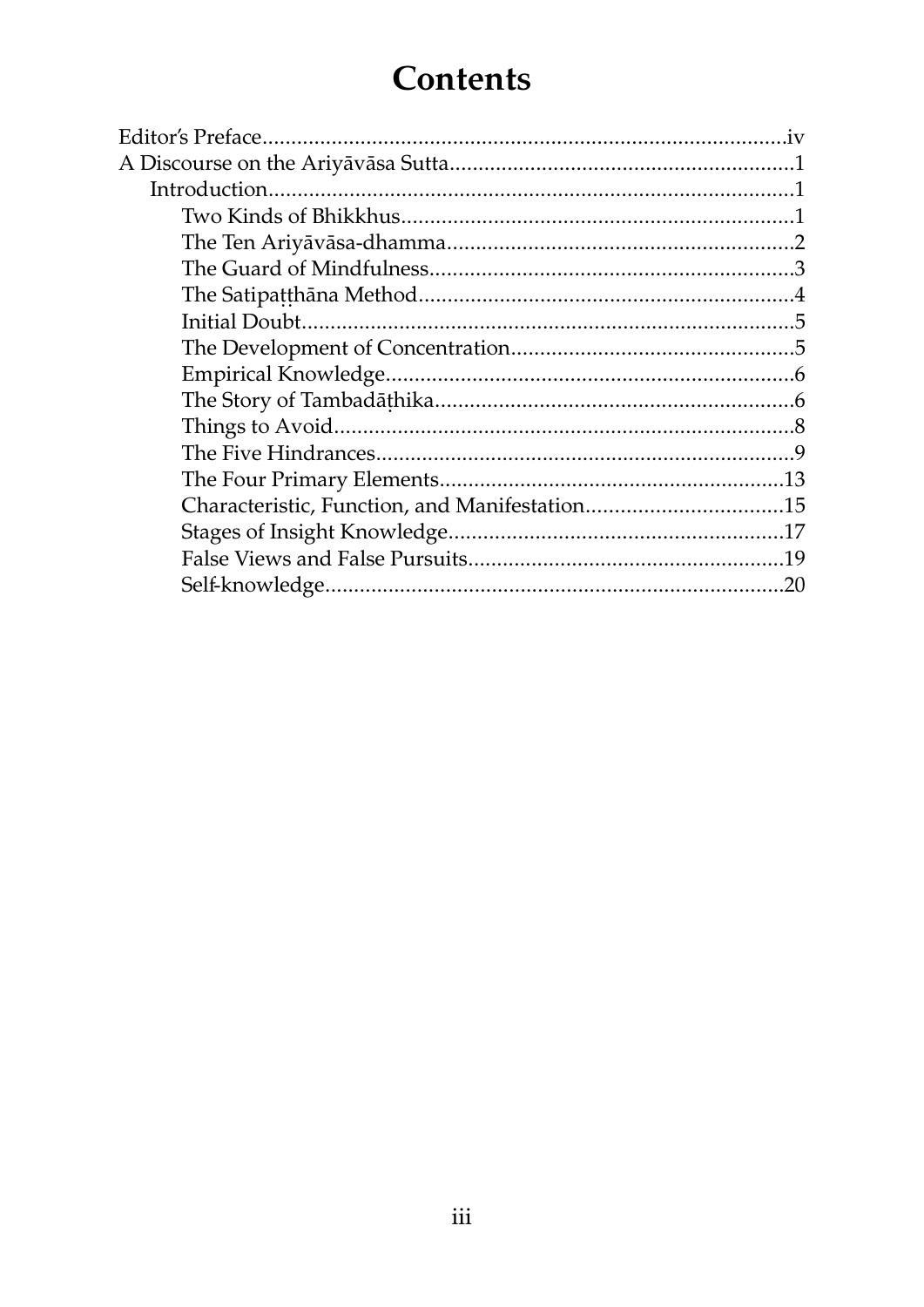### **Editor's Preface**

The Venerable Sayādaw's discourses were addressed to meditators practising intensively at Mahāsī Sāsana Yeikthā, in Rangoon. They therefore contain many Pāḷi words which, though familiar to those who have heard regular discourses, may not be so familiar to others. I have prepared this edition of the Ariyāvāsa Sutta bearing in mind that it will be read by many who may be unfamiliar with Pāli terms. This pocket edition is convenient to carry, and inexpensive to produce. If you find any errors please let me know so that I can correct them in later editions. If you are able to compare it with the original Burmese edition any help you can offer will be especially valuable.

The translator has abridged the Sayādaw's original discourse, which would probably have lasted at least one and a half hours. A summary like this is quite easy to understand, even for those who have little experience of intensive meditation. I hope it will encourage the readers to take up the practice of insight meditation in earnest, since this is the only way that one can ensure freedom from the mental defilements — the root causes of all unhappiness.

This latest edition has been updated and reformatted with a Unicode OpenType font.

Bhikkhu Pesala March 2011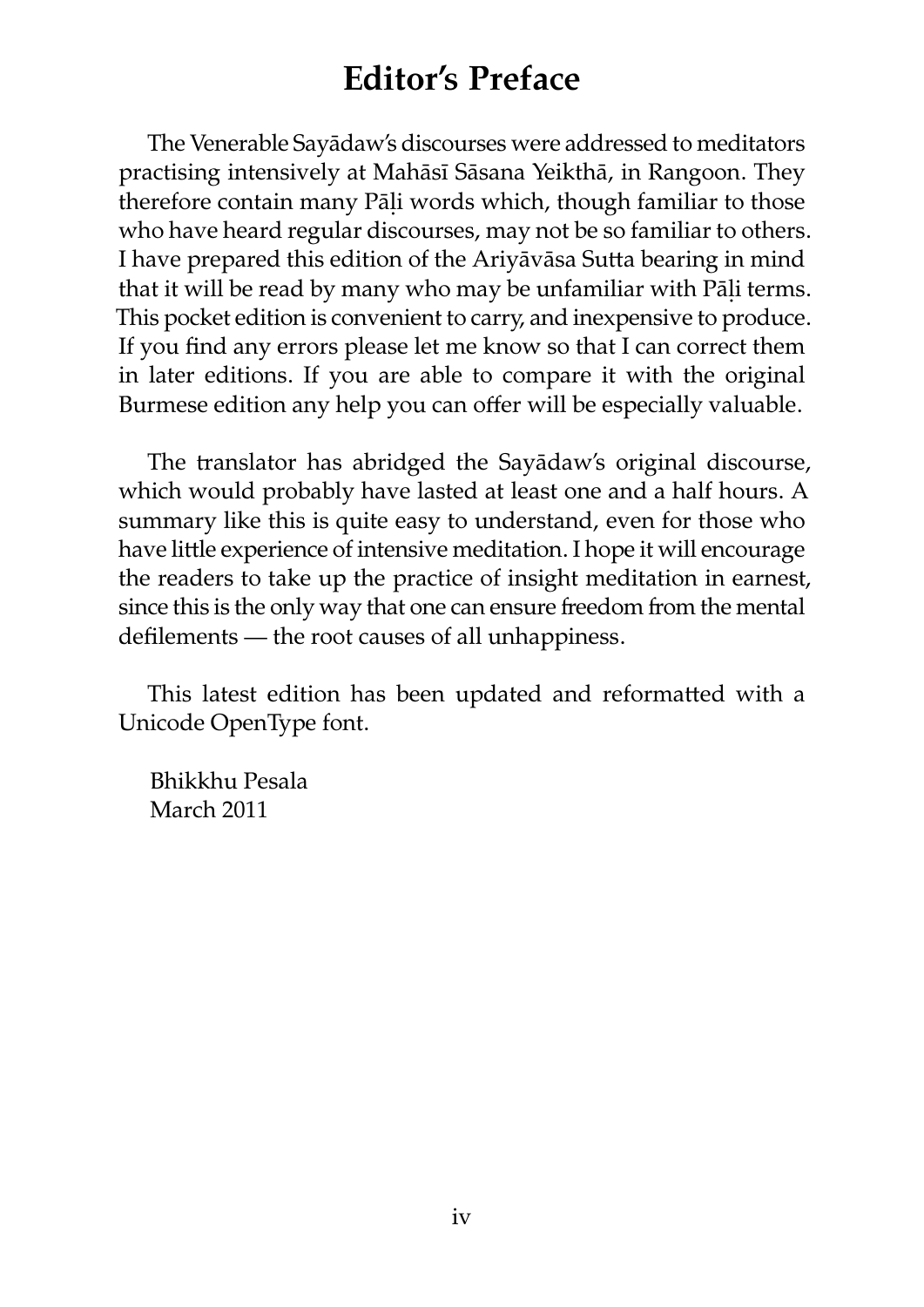## **A Discourse on the Ariyāvāsa Sutta Introduction**

The subject of today's talk is the Buddha's discourse on the Ariyāvāsa Sutta of the Aṅguttaranikāya. A *sutta* contains the Buddha's teaching, so we are strictly guided by the *suttas* when we teach the Dhamma to lay people.

In the Ariyāvāsa Sutta the Buddha says, "Monks! There are ten abodes of the Noble Ones *(Ariyāvāsa-dhammas).* The Noble Ones have dwelt in these abodes before, they dwell there now, and they will dwell there in the future."

*Ariya* means the Noble One, and *āvāsa* means abode, so *Ariyāvāsa* means the abode of the Noble Ones. There are eight kinds of Noble One: the first four have each attained one of the four stages on the noble path *(magga);* and the other four have attained the fruitions *(phala)* corresponding to those four stages. To point out the first four Noble Ones on the path is hard. The duration of their spiritual climax is just a single thought-moment. With the maturation of insight knowledge, the meditator glimpses nibbāna, and because of this split-second experience, is called a *magga*-person at that moment. Then the experience of fruition consciousness *(ariya-phala)* follows immediately. Then he or she is called a *phala*-person. These are the only meditators whom we can clearly point out as Noble Ones.

#### **Two Kinds of Bhikkhus**

The Ariyāvāsa Sutta was addressed to bhikkhus. There are two kinds of bhikkhus, the sutta-bhikkhu and the vinaya-bhikkhu. The sutta-bhikkhu is, according to the commentaries, any person who practises the Dhamma to gain liberation from the cycle of existences *(saṃsāra).* He or she is not necessarily a member of the Saṅgha — he or she may be a *deva* or a lay person.

The practice of the Dhamma enables the meditator to overcome defilements. By observing morality, the meditator seeks to avoid active defilements (vitakkama kilesā) such as greed and hatred, which lead to killing, stealing, and other misdeeds. The meditator who develops concentration overcomes the defilements that habitually arise in the mind *(pariyuhāna kilesā).* Finally, the meditator eradicates dormant defilements *(anusaya kilesā)* through the development of insight knowledge and wisdom. Each moment of mindfulness aids the gradual destruction of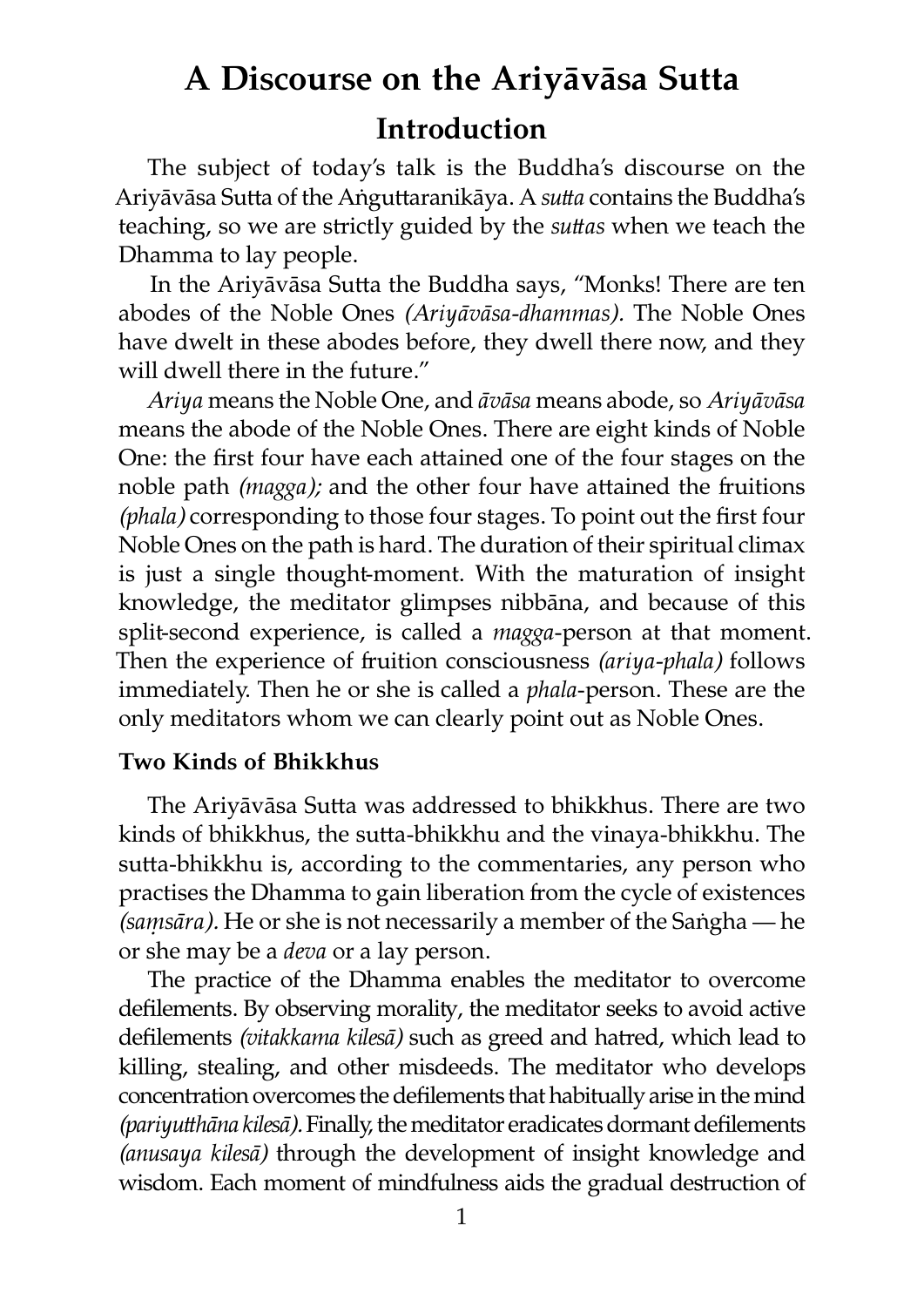latent defilements. It is like sculpting a piece of wood with a small axe each stroke helps to get rid of the unwanted fragments of wood. Whenever the meditator focuses on the psychophysical phenomena arising from contact with the external senses, the defilements become weak and impotent. Such a meditator is the bhikkhu of the Sutta Pitaka.

The vinaya-bhikkhu is the monk who leads a good life based on the *vinaya* rules. In the time of the Buddha the Lord himself ordained some of them by saying, "Come bhikkhu." Most, however, were ordained by the Saṅgha in accordance with the *vinaya.*

The bhikkhu referred to in the Ariyāvāsa Sutta is the sutta-bhikkhu, a term that applies to any human being, *deva,* or Brahmā who practises the Dhamma.

The Buddha preached the Ariyāvāsa Sutta so that we might dwell in the abode of the Noble Ones: safe, secure, and protected from the perils of samsāra. The perils of samsāra are more terrifying that those besetting a man who does not live in a well-protected house. They follow us from one existence to another. One may land in the lower worlds as a hungry ghost *(peta)* or as an animal, and suffer for many years; or one may be reborn as a poor man who has to face many hardships to earn a living, besides the universal ills of life — old age, sickness, and death. These are the perils of samsāra that repeatedly engulf those who do not live in the abode of the Noble Ones, in other words, those who do not practice the *Ariyāvāsa-dhamma.*

#### **The Ten Ariyāvāsa-dhamma**

There are ten *Ariyāvāsa-dhamma:*

- 2. The removal of the five hindrances.
- 3. The control of the six senses.
- 4. The presence of a guard, or mindfulness.
- 5. One living in the abode of the Noble Ones should have four supports.
- 6. One must have renounced all the false docines *(paccekasacca)* that do not accord with the nature of life although they claim a monopoly of truth.
- 7. One must give up all pursuits. The pursuit of something means lack of self-sufficiency whereas giving up all pursuits is a sign of non-attachment and self-fulfilment.
- 8. One's mind is not confused but is clear and pure.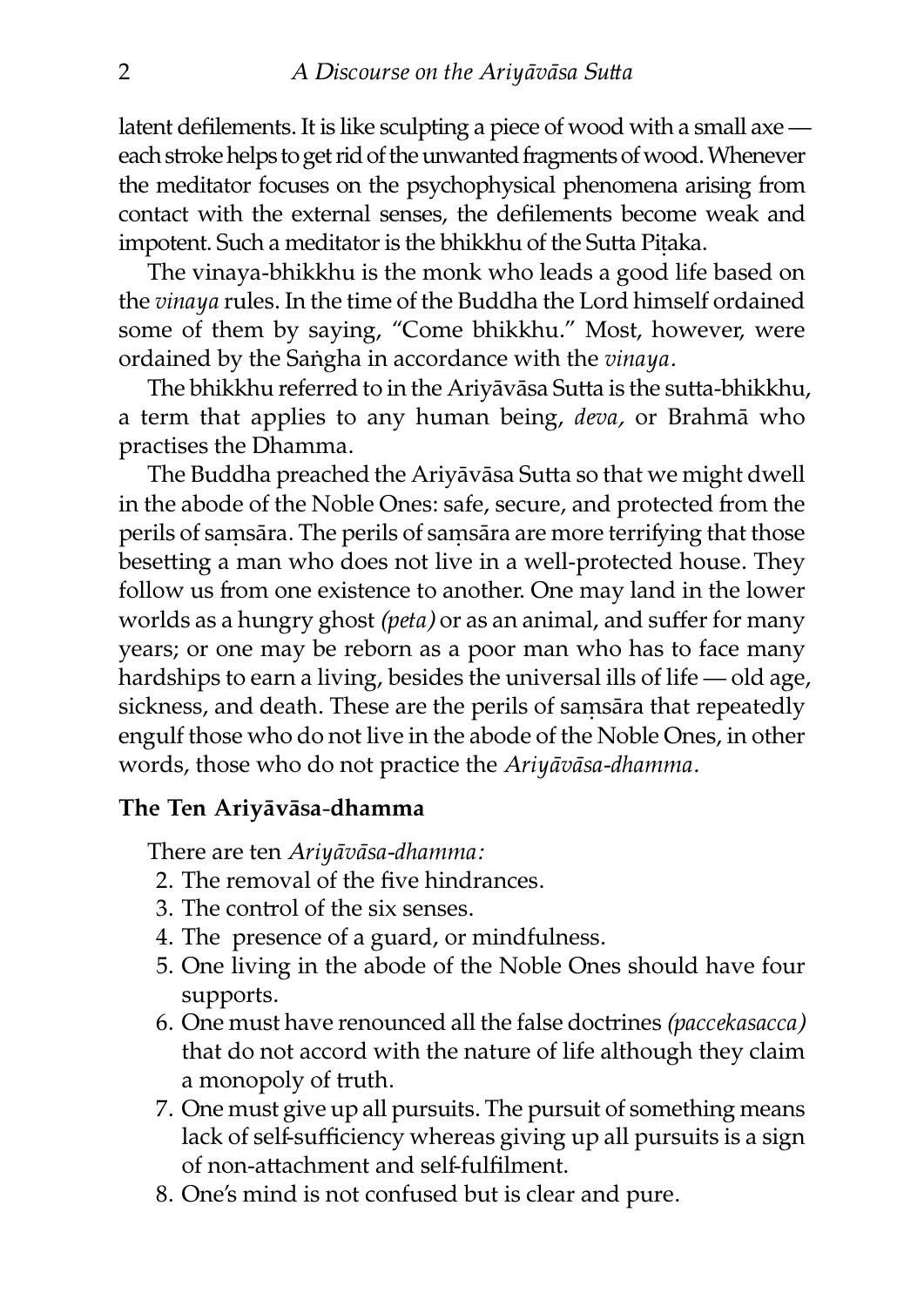- 9. The possession of calm bodily functions *(passaddha kāya saṅkhāra). Kāyasaṅkhāra* here means in-and-out breathing. So this *dhamma* requires the meditator to seek the fourth jhāna that leads to the cessation of in-and-out breathing. This shows only that the fourth jhāna is a spiritual experience that may appeal to some meditators. The main thing is to become an Arahant with the extinction of all defilements, for some do become Arahants without attaining the fourth *jhāna*.
- 10. A fully liberated mind, and
- 11. Knowledge that one is fully liberated from defilements.

The last two are linked. Once the mind is totally liberated, the awareness of total liberation follows.

#### **The Guard of Mindfulness**

We will begin by explaining the third *dhamma* — mindfulness, which is the key to understanding the Ariyāvāsa Sutta. Mindfulness is essential to the practice of the Ariyāvāsa-dhamma. It is the chief attribute of the Arahant. The commentary says that the Arahant is mindful even while asleep. Here it refers to mindfulness just before falling asleep, and just after waking up. It is impossible to be mindful while sound asleep. The important point is that the Arahant is always mindful whenever acting, speaking, or thinking.

Mindfulness does not develop suddenly only after the attainment of Arahantship. It develops gradually as a result of previous effort and practice. It is fairly well established at the stage of a non-returner*(anāgāmi)* due to the training done at the stage of a once-returner *(sakadāgāmi)*. Here too, the once-returner possesses good mindfulness because the foundation was laid at the stage of a stream-winner *(sotāpanna)*.

A stream-winner, who is at the first stage of the noble path, is not yet free from craving, ill-will, hatred, ignorance, and conceit. However, unwholesome inclinations are not strong enough to lead him or her to kill, steal, or do other immoral deeds. A stream-winner is mindful, and mindfulness keeps him or her on guard. The Buddha says, "A stream-winner avoids doing misdeeds that lead him to the lower worlds. Therefore he or she no longer takes life." So you should have confidence in the Buddha and meditate seriously.

When you progress in meditation, you will discover what mindfulness is. At the sight of a desirable object, you crave for it, and in the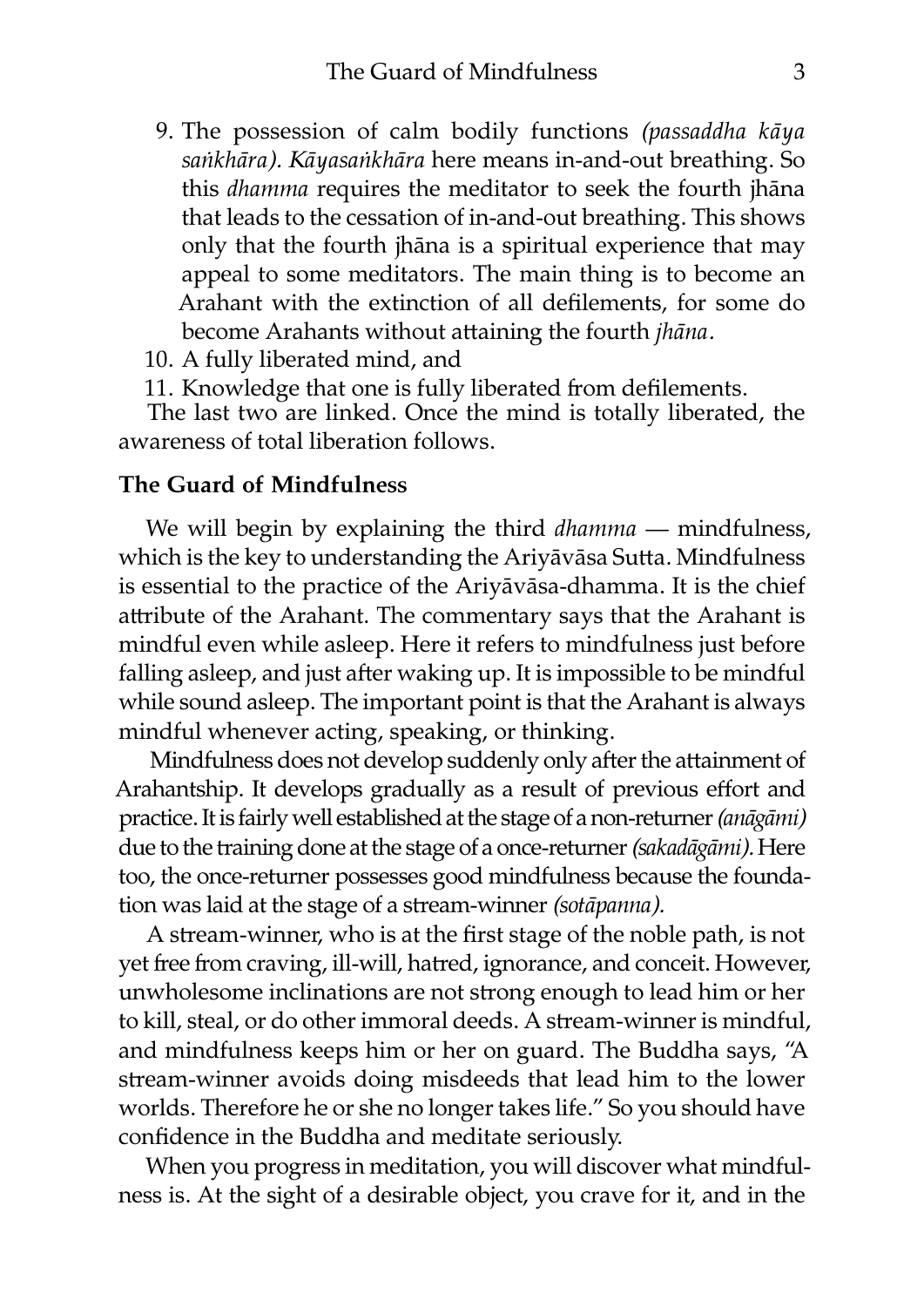face of something offensive you become averse to it. You are not yet free from these unwholesome emotions, but mindfulness stands you in good stead and helps to restrain them. They lose their power and wither away. They are not out of control, as is the case with most people. They are not strong enough to make a stream-winner do evil.

#### **The Satipaṭṭhāna Method**

So mindfulness is vital in the training of the meditator on the noble path. Practice in mindfulness must begin when the meditator is just an ordinary person. The practice of contemplating all psychophysical phenomena arising from the six senses is the foundation of mindfulness *(satipaṭṭhāna).* Mindfulness means full awareness of all physical and mental phenomena. It is easy to practise. We teach this method exactly as the Lord Buddha did.

*"Gacchanto vā gacchāmī 'ti pajānāti"*

"Know that you are walking when walking."

This is the simple instruction of the Buddha in the Satipatthāna Sutta. It does not present any difficulty by saying that one should know the fact of walking after analysing materiality, consciousness, and so forth. The instruction is so simple that anyone can follow it.

Some people insist that a meditator should avoid mentally saying, "I walk" as it implies self-view.

There are three different aspects of self-view. The first is the belief in self as the soul-entity. The second is the view of self based on conceit and pride, while the third is the self as a conventional term for the first person singular as distinct from others. The self or  $T$ implicit in the Pāḷi word *'gacchāmi'* has nothing to do with delusion or conceit. It is a term of common usage that is to be found in the sayings of the Buddha and the Arahants.

So we instruct the meditators to make a note of all phenomena in conventional terms, for example, to note 'walking' whenever they are walking. As concentration develops, conventional terms disappear, leaving only the incessant arising and passing away of phenomena.

#### **Initial Doubt**

Some people who have never meditated may have some doubt, which is hardly surprising for only seeing is believing. Their scepti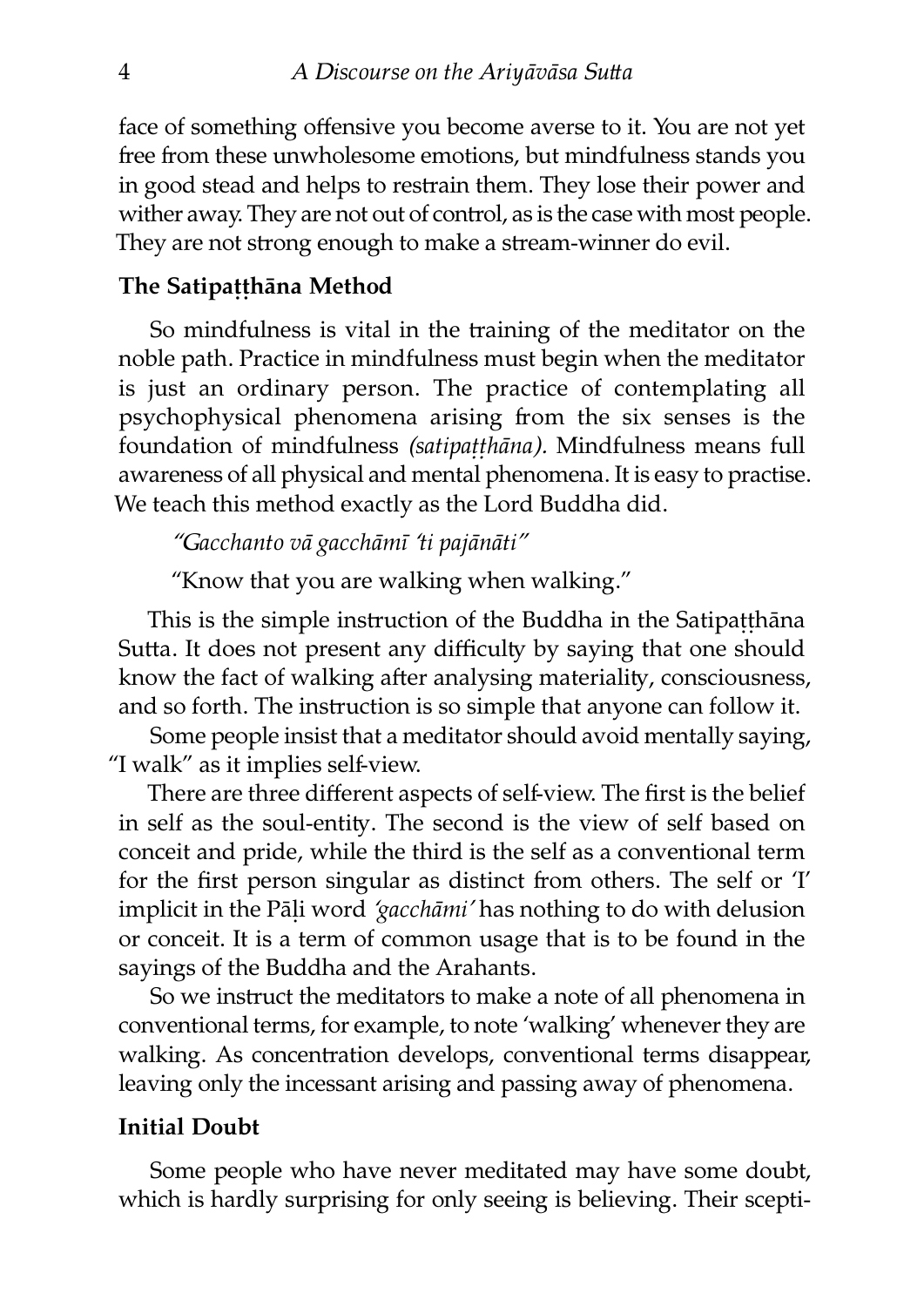cism is due to their lack of experience. I was sceptical at one time, too. I did not then like the *Satipaṭṭhāna* method as it makes no mention of *nāma-rūpa, anicca, anaa,* and so forth. However, the Sayādaw who taught the method was learned, so I decided to give it a trial. At first I made little progress because I had lingering doubts about the method, which, in my view, had nothing to do with ultimate reality.

It was only later, when I had followed the method seriously, that its significance dawned on me. I realised then that it is the best method of meditation since it calls for attentiveness to everything that can be known, leaving no room for absent mindedness. That is why the Buddha describes the *Satipaṭṭhāna* method as the only way — *Ekāyano-maggo.*

#### **The Development of Concentration**

At the outset the meditator treats the sense data as the raw material for his meditation and makes a note of 'walking', 'bending', etc. As concentration develops, he or she becomes aware of all the psychophysical phenomena arising from the six senses. Finally he or she is mindful only of the ceaseless passing away of the sense-object and the knowing consciousness. Thus the meditator finds nothing that is permanent, pleasant, and worthwhile, nothing to gives grounds for self-view.

At our meditation centre the meditator begins the exercise in mindfulness by making a note of the rising and falling of the abdomen when breathing in and out. Later, all mental events such as thinking, feeling, or imagining, must be noted. The meditator who steadfastly keeps the mind occupied in this way can, in due course, become aware of all physical and mental events that occur on seeing, hearing, smelling, tasting, touching, or thinking. He or she is then following the ideal of the Ariyāvāsa Sutta, which stresses the need for self-possession and mindfulness.

#### **Empirical Knowledge**

Our method of meditation does not presuppose a thorough knowledge of *nāma-rūpa, anicca* and other Buddhist concepts. Our main aim is to attain insight knowledge, which is only attainable through practice. With experience, the meditator observes the distinction between mind and matter and realises the impermanence of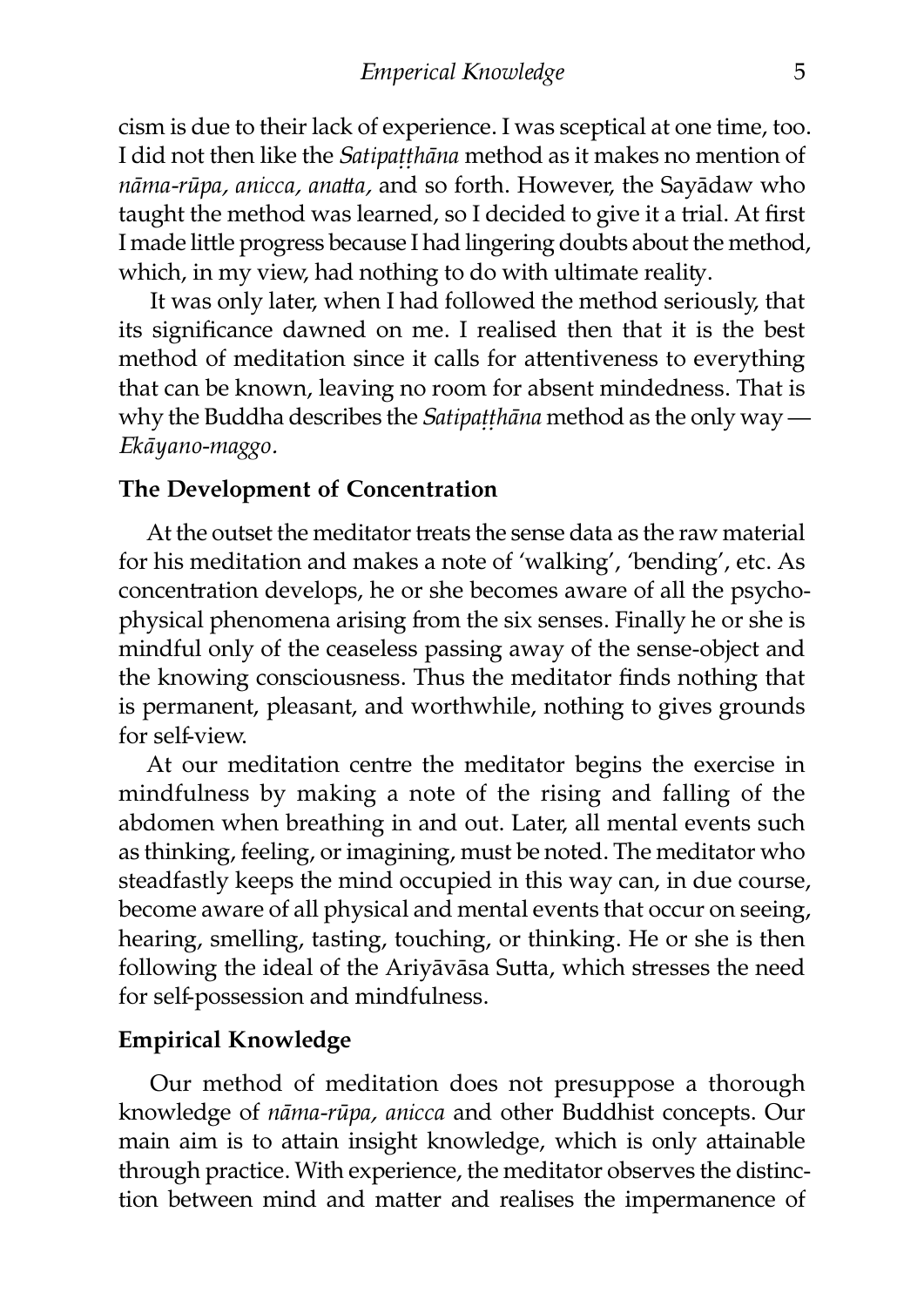everything. Experience may be followed by explanation by the teacher, but not the other way round. Direct knowledge has nothing to do with pre-conceived notions, but must be based on personal experience.

The empirical knowledge acquired by the meditator who sees the vanishing of everything is distinct and clear. This is knowledge of dissolution *(bhaṅgañāna)*. The meditator learns about it, not from the scriptures or a teacher, but by experience. As he or she continues meditating, mindfulness develops until it becomes perfect at the final stage of the noble path.

Mindfulness is vital. It develops concentration and sharpens the intellect. It means being on your guard and dwelling in the abode of the Noble Ones, which protects you from the dangers of samsāra. To dwell in the abode of the Noble Ones you have to pay the price in terms of confidence, will, and effort.

It is impossible to do anything without confidence or conviction. You will practise mindfulness only if you believe that it will help to develop insight knowledge. Yet confidence by itself will not suffice. You also need a strong will, and relentless effort to attain the path and nibbāna. Possession of these qualities is essential to succeed in the practice of mindfulness and security in the abode of the Noble Ones.

#### **The Story of Tambadāṭhika**

Mindfulness even for a few moments ensures protection from the dangers of samsāra as shown by the story of Tambadāthika.<sup>1</sup>

Tambadāṭhika was a public executioner in the life-time of the Buddha. On the day of his retirement he was about to drink milk-gruel when Venerable Sāriputta appeared, who had apparently come in search of food. Because of his strong confidence, Tambadāthika promptly offered the milk-gruel. After drinking it, the elder gave a talk on almsgiving, morality, insight meditation and the noble path. Tambadāṭhika could not follow the talk very well because he became stricken with remorse when he thought of his evil deeds in the past. He told the elder about his unhappiness.

Questioned by the elder, Tambadāthika said that he did not do the evil deeds of his own free-will, but had to carry out the king's order. "In that case," asked Sāriputta, "would those evils be of your own making?" This question was cleverly judged to ease his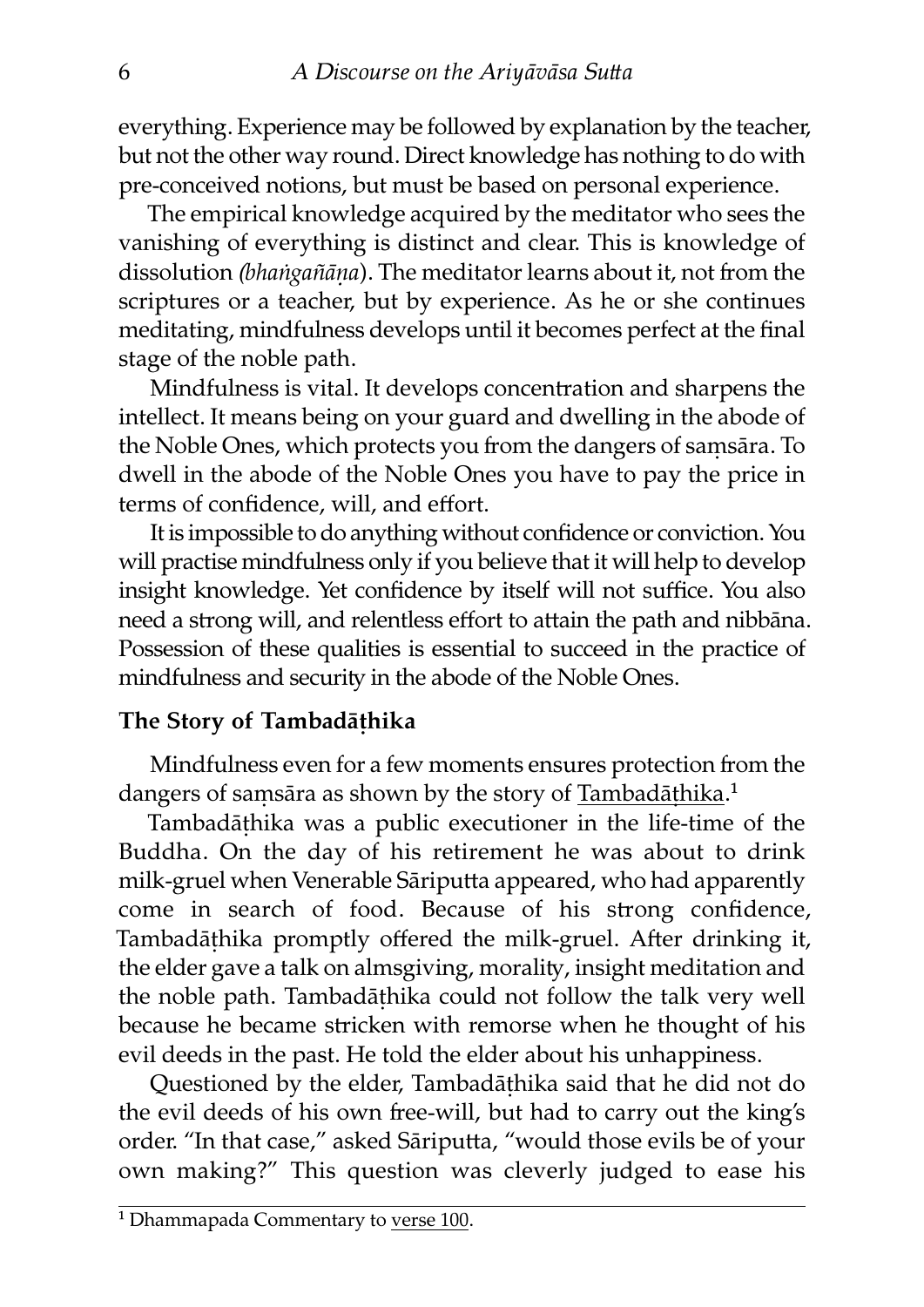conscience. His anxiety being thus laid to rest, he was able to reflect on the elder's sermon, thus he attained the stage of insight knowledge of adaptation *(anulomañāṇa).* The Dhammapada commentary identifies it with the higher stage of equanimity.

It is said that the bodhisattas in the Saṅgha practise meditation until they attained *anulomañāna*, but theirs is not that of the path process *(maggavīthi)*. The attainment of *anulomañāna* of the path process means outright attainment of the path and its fruition. Spiritual development does not end with the attainment of *anulomañāna*. A bodhisatta can attain the goal of the path only in his last life when he is about to become a Buddha, he cannot attain it in earlier lives. So the *anulomañāna* attributed to the bodhisattas is the advanced stage of equanimity knowledge. The same may be said of the insight attained by Tambadāthika.

Tambadāṭhika became mindful as a result of his spiritual experience. Soon afterwards he was gored to death by a cow. His death formed the subject of conversation among the bhikkhus. The bhikkhus were very surprised when the Buddha told them that Tambadāṭhika had been reborn in the Tusita heaven. In spite of his evils deeds in the past, his mindfulness during the last moments of his life had protected him from the dangers of the lower worlds.

Through practice, mindfulness may become spontaneous as in the case of Dhanañjānī, a lay follower of the Buddha. She was told by her husband not to say anything to extol the Buddha while his brahmin teachers were being entertained. Yet when she tripped, she spontaneously uttered "Namo tassa bhagavato arahato sammā*sambuddhassa —* Homage to the Blessed One, the Worthy One, the Fully Enlightened Buddha."

Mindfulness in the face of suffering or death is crucial since it helps to reduce pain and to ensure a good rebirth. One who seeks to develop it requires four supports. First one needs clothes, food, medicine, and a dwelling. One needs them not because of craving for pleasure, but because they are the basic necessities of life. To deny oneself these things is self-mortification, which was practised by some non-Buddhist sects in ancient India. The bodhisatta also practised it himself, but gave it up when he realised that it served no purpose. The Buddha's way is the middle way between selfmortification and indulgence in sensual pleasures.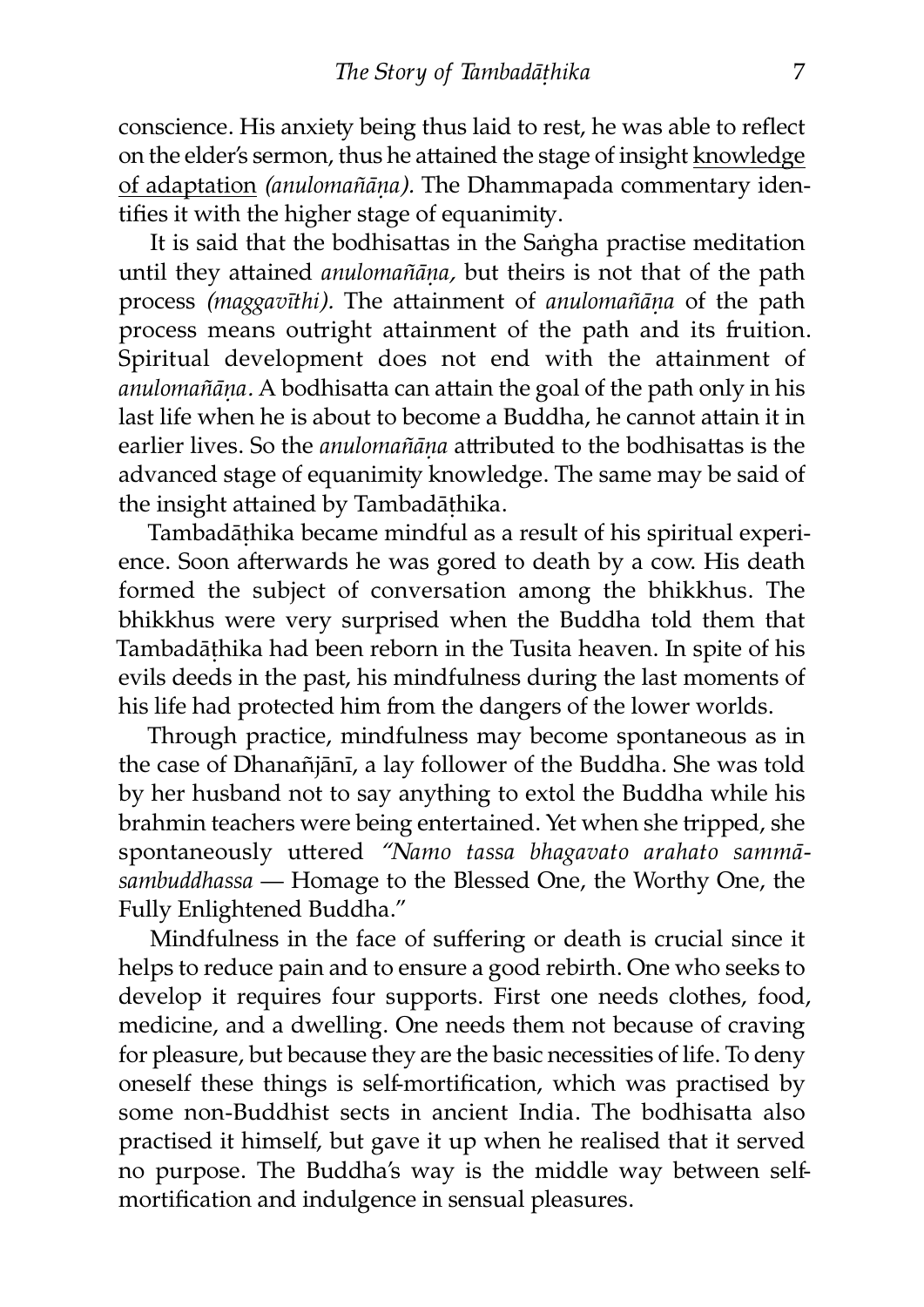The second support for a meditator is mental fortitude to contemplate physical and mental pain. One should be prepared to face hardship or even death to attain insight knowledge. Meditation does not harm one's health; on the contrary, it is beneficial. This is borne out by many meditators who regained their health after meditating for some time. One woman who practised insight meditation got rid of a growth in her womb, thereby making it unnecessary for her to undergo an operation as advised by her doctor.

A meditator should bear pain as much as possible. "Patience leads to nibbāna," says a Burmese proverb. If a meditator fidgets impatiently whenever unpleasant sensations occurs he or she will not gain concentration, and without concentration one cannot attain insight knowledge. So patience or fortitude is one of the supports of a meditator.

#### **Things to Avoid**

The third support of a meditator is avoidance of unsuitable things. One must not take unnecessary risks by going to improper places. You should not allow meditation to make you over-confident and foolhardy. You must be especially careful about intimacy with the opposite sex. In brief, a meditator should avoid anything that may cause physical or moral harm.

The fourth support of a meditator is to reject unwholesome thoughts that are sensuous, malicious, or aggressive. It is hard to overcome evil thoughts as most people tend to think about things or people that they love or hate. A meditator should watch out for these thoughts and reject them. Some meditators find this hard because they are accustomed to letting their minds wander freely. To watch every thought is burdensome, but it takes only two or three days' sustained effort to establish the habit of watchfulness.

Foreigners who come to our meditation centre are often fond of reading and writing. This leads to discursive thinking, which hinders the development of mindfulness. We have to tell them not to read and write. They may resent this restriction, but they soon get used to it and find it helps their meditation. One such foreigner was Mr. Duval, an American who spent several months at the centre. He was very impressed by the *Satipaṭṭhāna* method that had helped him to attain insight knowledge. He thought it would benefit many Westerners, who have no inner peace in spite of their material prosperity.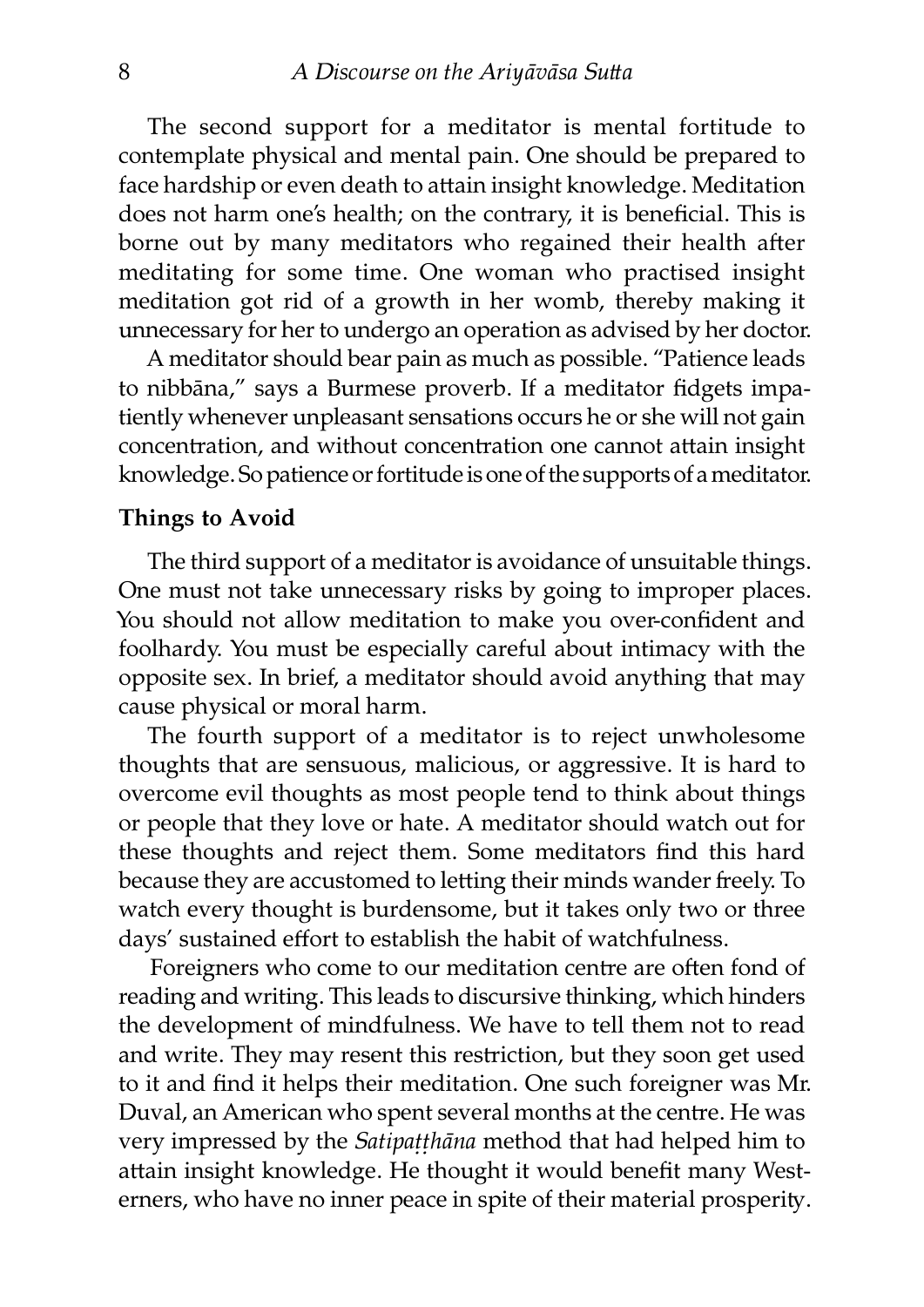#### **The Five Hindrances**

Through constant mindfulness the meditator seeks to remove the five hindrances *(nīvaraṇa)* — sensual desire, ill-will, laziness, restlessness, and doubt. These hindrances block the way to nibbāna, so their removal is the first *Ariyāvāsa-dhamma.*

Sensual desire is the craving for pleasant sense-objects such as sights, sounds, odours, and so forth. Here, the sense-object means not only the object that directly causes pleasant sensation, but also other objects associated with it. Thus the object of sound refers to a person who speaks persuasively as well as to musical instruments. Odour as a sensual object is represented by perfumes, and by human beings who use them. In short, all objects of desire are sensual objects.

Love of pleasant sense-objects is the cause of conflict among people and nations. Yet modern man is excessively fond of sensual pleasure. To him it is the highest goal of life, something to be sought by every possible means, regardless of moral considerations. According to the Buddha, sensual desire is like a debt that keeps a man in bondage. Just as a debtor has to be polite to a creditor, so too one has to respect the objects of one's sensual desire. If it is an inanimate object, one must handle it with care and keep it under lock and key. If it is a person one desires, one has to avoid doing or saying anything to displease them.

If you have no desire, you are free from worry about any object or living being. The best way to overcome desire is to watch it constantly. You should focus on it and trace it back to its source. If you focus on desire with persistence and strong will, it usually disappears, then you are assured of a place in the abode of the Noble Ones.

Those outside the abode of the Noble Ones remain attached to sense-objects, which sometimes leads to misery after death. In the time of the Buddha a bhikkhu was so much attached to his robe on his deathbed that he was reborn as a louse in that robe. Sceptics may scoff at such stories. They argue that a tamarind seed cannot produce any tree other than a tamarind tree, that gold cannot revert to its former state of ore, and that a man cannot be reborn in a lower form of life. However, this does not accord with the Buddha's teaching.

In fact, there is no being  $-$  life is only a process of mentality and materiality, and mentality is the determining factor. According to the law of dependent origination, kammic formations *(saṅkhārā)* arise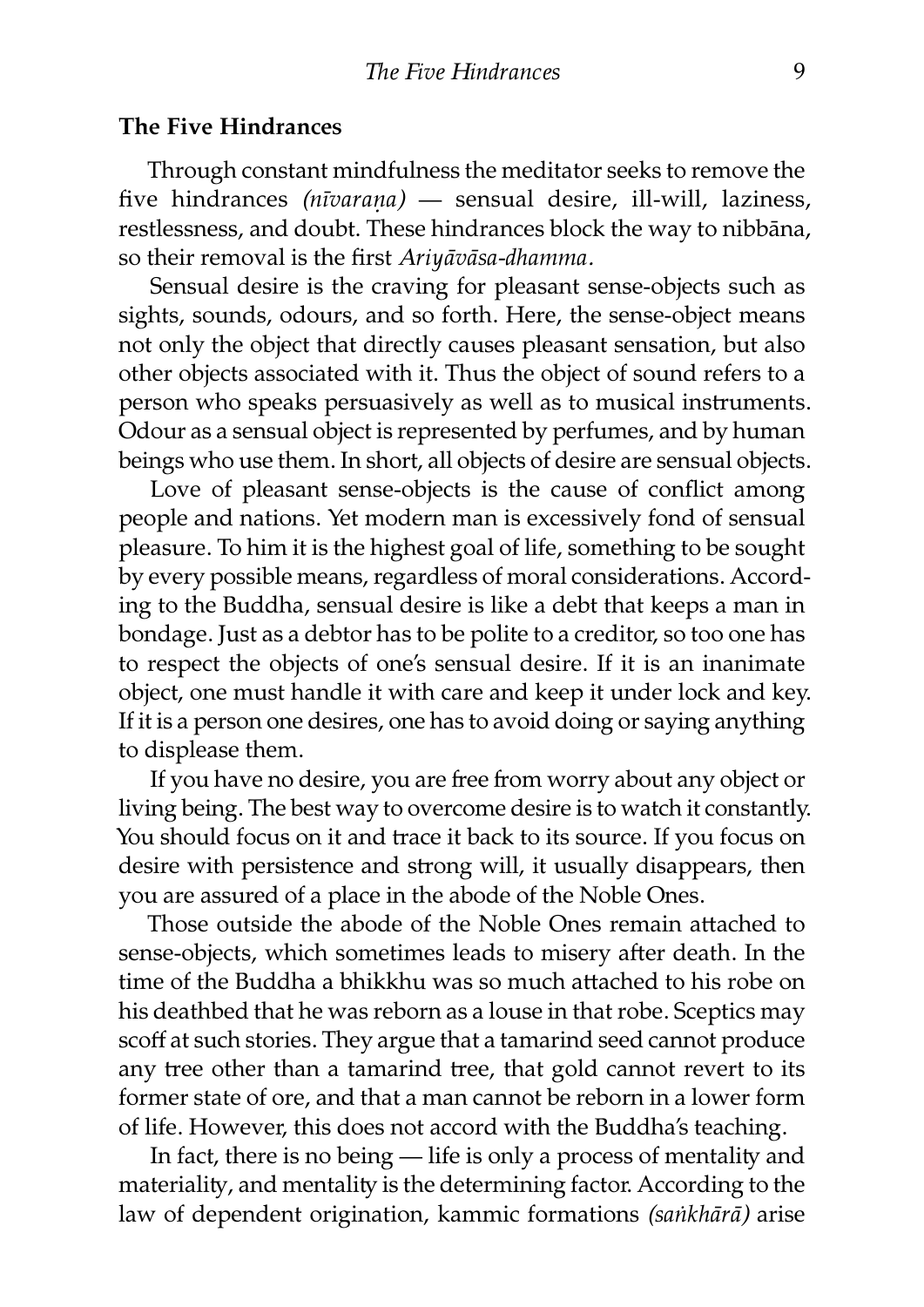because of ignorance. This in turn leads to consciousness, and so forth. When a new life arises, it is not the materiality of the previous life or its potential, but the result of kammic formations that continues.

Moreover, there is no such thing as a big or small consciousness. The mind of an ordinary person does not differ fundamentally from that of an animal. It can revert to a lower state, as in the case of a man who becomes insane or is a victim of rabies. There is no basis for the view that it is impossible for a man to sink to a lower plane of existence after death.

So the pure mind of a dying person imbued with confidence, good-will, and other wholesome states, ensures good rebirth whereas the defiled mind full of greed, hatred, and other unwholesome states leads to the lower worlds. We need not wonder how consciousness can arise in distant places like heaven or hell. Consciousness has no substance, so distance makes no difference. Death means the vanishing of the last thought-moment and the arising of rebirthconsciousness. For the dying person, the final state of consciousness is crucial, for if it is unwholesome it may lead to the lower world in spite of leading a moral life.

That is why the Buddha instructed the bhikkhus to have the right attitude towards food, medicine, robes, and dwellings. They should use them only to meet their physical needs, avoiding sensual desire for them. One should also reflect on the impermanence and emptiness of sensual objects to overcome attachment, but the best method is to watch the arising of desire and reject it.

This instruction is vital for lay people, since they have many attachments that are fraught with danger for the afterlife. They can avoid such danger through the practice of the *Ariyāvāsa dhamma.* First they must have confidence born of sound reasoning and a thorough knowledge of the Buddha's teaching. However, the Buddha-dhamma insists on the need for empirical investigation according to the attribute of *'ehi passiko'* — 'come and see!' For the follower of the Buddha, practice is of paramount importance.

Most of the Buddha's ordained disciples attained various stages of enlightenment because they practised *Satipaṭṭhāna* meditation zealously. They never did or said anything unmindfully. Their calm and gentle manners impressed even the wandering mendicants who did not follow the Buddha's teaching. One mendicant, Kandaraka, paid a high tribute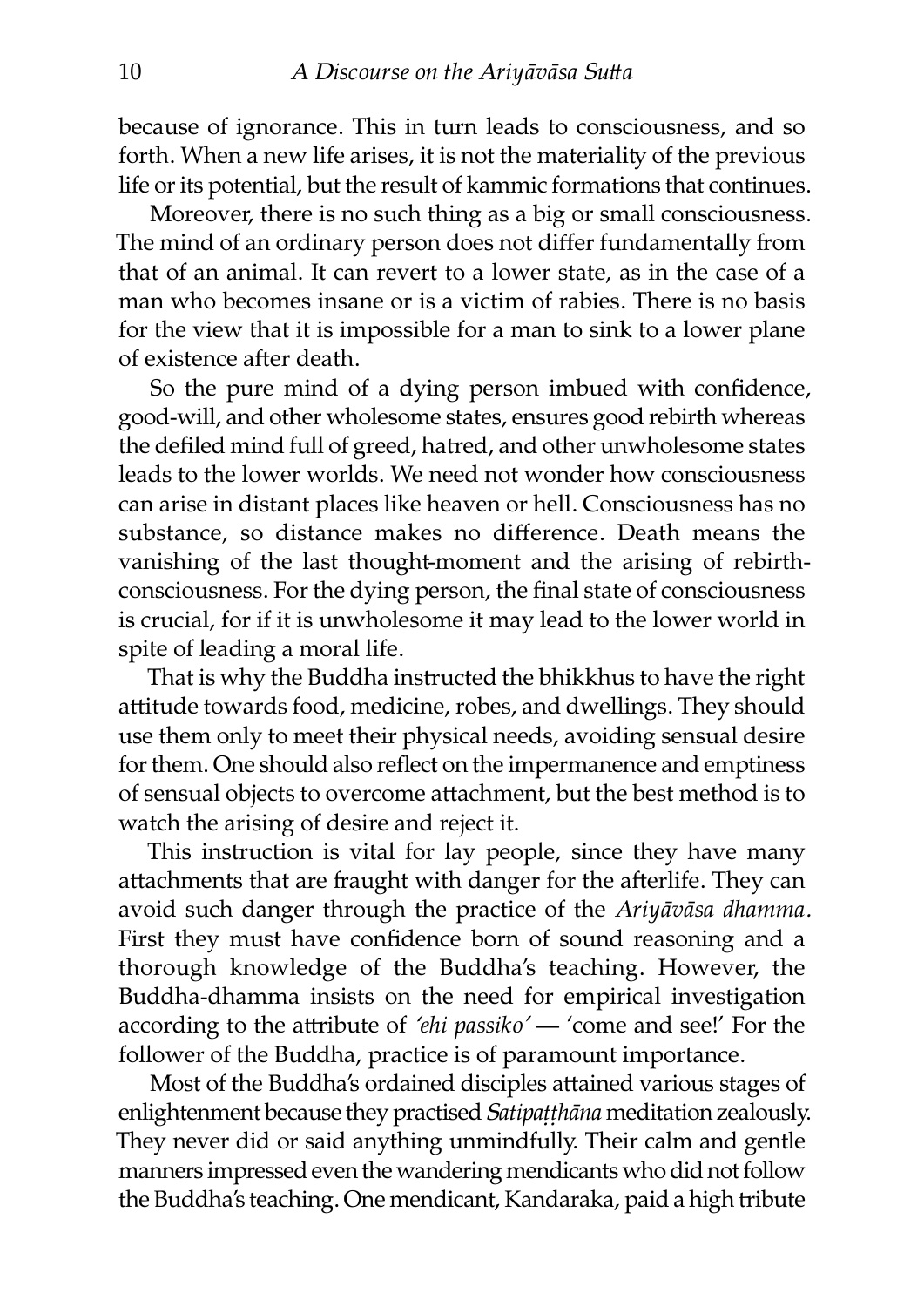to them for their poise and self-possession. So did his companion, a layman named Pessa. He appreciated the Buddha's teaching, which had reformed people who were given to deceit and hypocrisy. However, he was preoccupied with worldly affairs so he did not hear the Buddha's sermon to the end or practise the Dhamma thoroughly. There are other reasons why men like Pessa failed to attain any stage on the noble path. They lack good teachers and a good knowledge of the Dhamma. Association with a bad friend or teacher is disastrous. Prince Ajātasattu killed his father at the instigation of his teacher Devadatta.

A good teacher, a good friend, and a good knowledge of the Dhamma will ensure that one realises the need for mindfulness as an antidote to defilements. We must observe and note any sensation that arises from our contact with the external world. We should take note of the bodily sensations that occur when we make any movement. We should also be mindful of our mental processes. By noting all mental events we can guard ourselves against evil thoughts and emotions.

Although there are ten *Ariyāvāsa dhammas,* mindfulness alone suffices to ensure the attainment of nibbāna. Mindfulness is the keystone of the Buddha's teaching. This is clearly borne out by the last saying of the Buddha, *"Vaya dhammā saṅkhāra appamādena* sampadetha," which may be translated as follows: "Bhikkhus, here is my last advice to you: all compounded things are subject to disintegration. Work out your own salvation with mindfulness."

All compounded things *(saṅkhāra)* are impermanent. Most people do not take this fact seriously. They believe in their personal identi and the permanence of their ego. The average man believes that he can live for a long time with his life-force and body.

Here, *'saṅkhāra'* means all the conditioned psychophysical phenomena; *'vaya dhammā'* means that they are by nature subject to decay. Liberation from existence, which is conditioned, impermanent, and unsatisfactory, means nibbāna, and the way to it lies in the Buddha's last words: *'Appamādena sampādetha'* — practise until you achieve constant mindfulness

The commentaries describe this advice as the essence of the Buddha's teaching. The central theme of the Ariyāvāsa Sutta stresses the far-reaching importance of mindfulness. Through the practice of mindfulness one attains the first stage on the noble path where one is free from coarse desires leading to the lower realms. At the third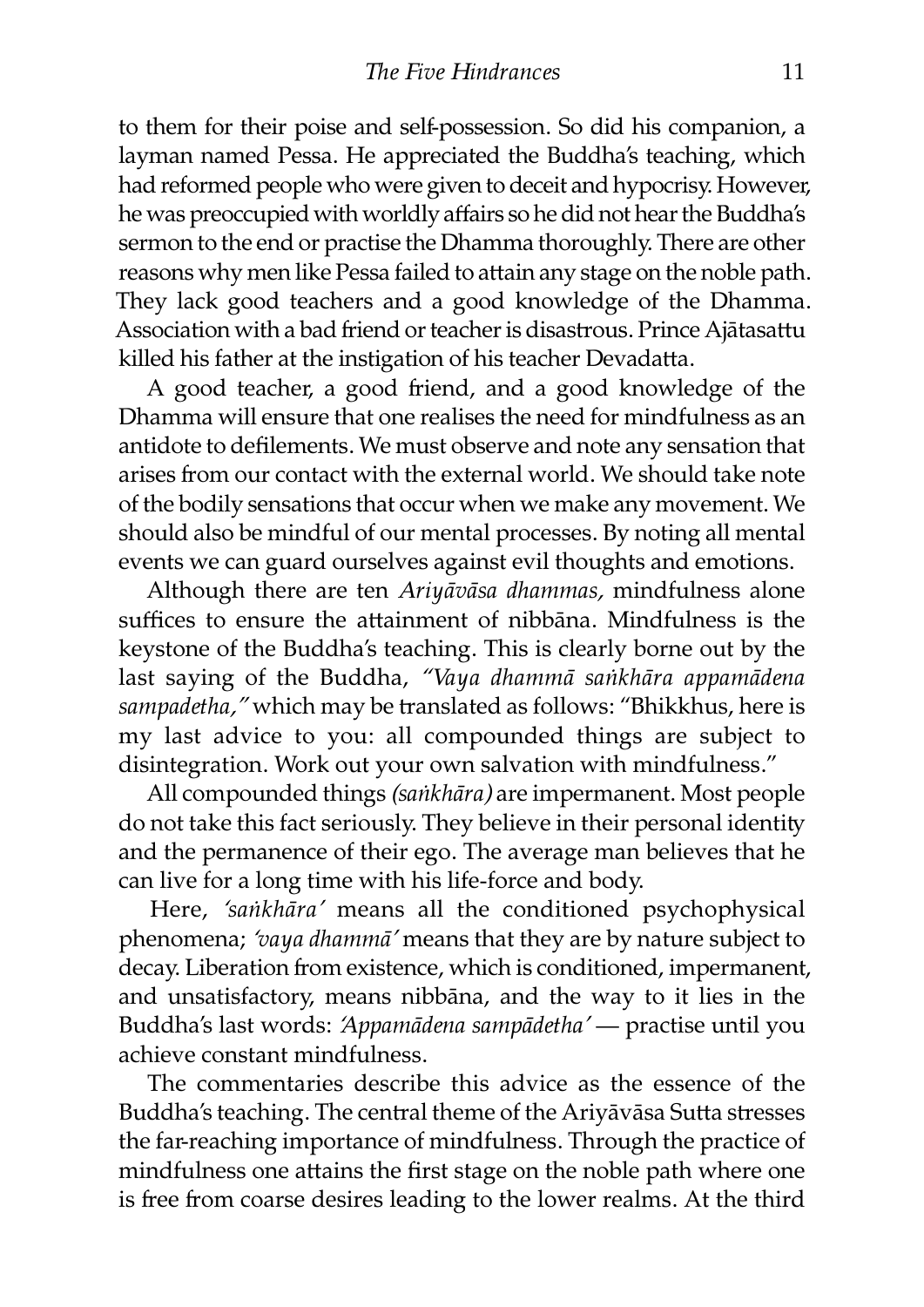stage one becomes wholly free from desire for sensual pleasures. At the final stage one has eradicated all desire for the material and the immaterial realms.

Ill-will *(vyāpāda)* is the second hindrance on the noble path. It is like a disease that creates a distaste for good food and makes its victim depressed and apathetic. Ill-will makes us irritable, bad-tempered, and suspicious. We do not even trust a friend when they are on good terms with someone we dislike. One who has ill-will should regard himself or herself as suffering from a disease. Unless it is treated promptly, it may worsen and lead to death. Unrestrained ill-will may be disastrous as is evident in newspaper reports of violent crimes.

Some people appear to be good-natured as long as they find everything agreeable, but something they dislike may lead to an outburst of bad temper. The Buddhist scriptures cite the story of Vedehikā, a housewife who was noted for her affable manners. Her slave-girl had misgivings, however, so one day she purposely got up late to test her mistress. Vedehikā flew into a rage and showed her true character.

Ill-will is the root-cause of discord, friction, quarrels, and unhappiness among mankind. We tend to have ill-will against relatives, colleagues, and neighbours, yet these are the very people on whom we rely in times of trouble.

To ensure unity, harmony, and mutual understanding, we should prevent the disease of ill-will. If the disease infects us, it should be treated promptly. When you become angry, note your anger mentally and expel it. Do not let it affect your speech and behaviour. If you are really angry, do not say too much.

The third hindrance on the path is sloth or laziness. A lazy person does not try to understand the Dhamma or practise it, so fails to make any spiritual progress, lacking the insight knowledge attained by meditators who practise resolutely. He or she cannot imagine the ecstasy enjoyed by diligent meditators. Of course, ecstasy is not the goal of meditation, which transcends all other experiences, but the sublime experiences of insight cannot be appreciated by lazy people.

The fourth hindrance is restlessness and remorse *(uddhacca kukkucca).* Restlessness means the wandering, unstable mind. Remorse means regret for the mistakes that one has made. Both these mental states should be removed since they obstruct progress on the noble path.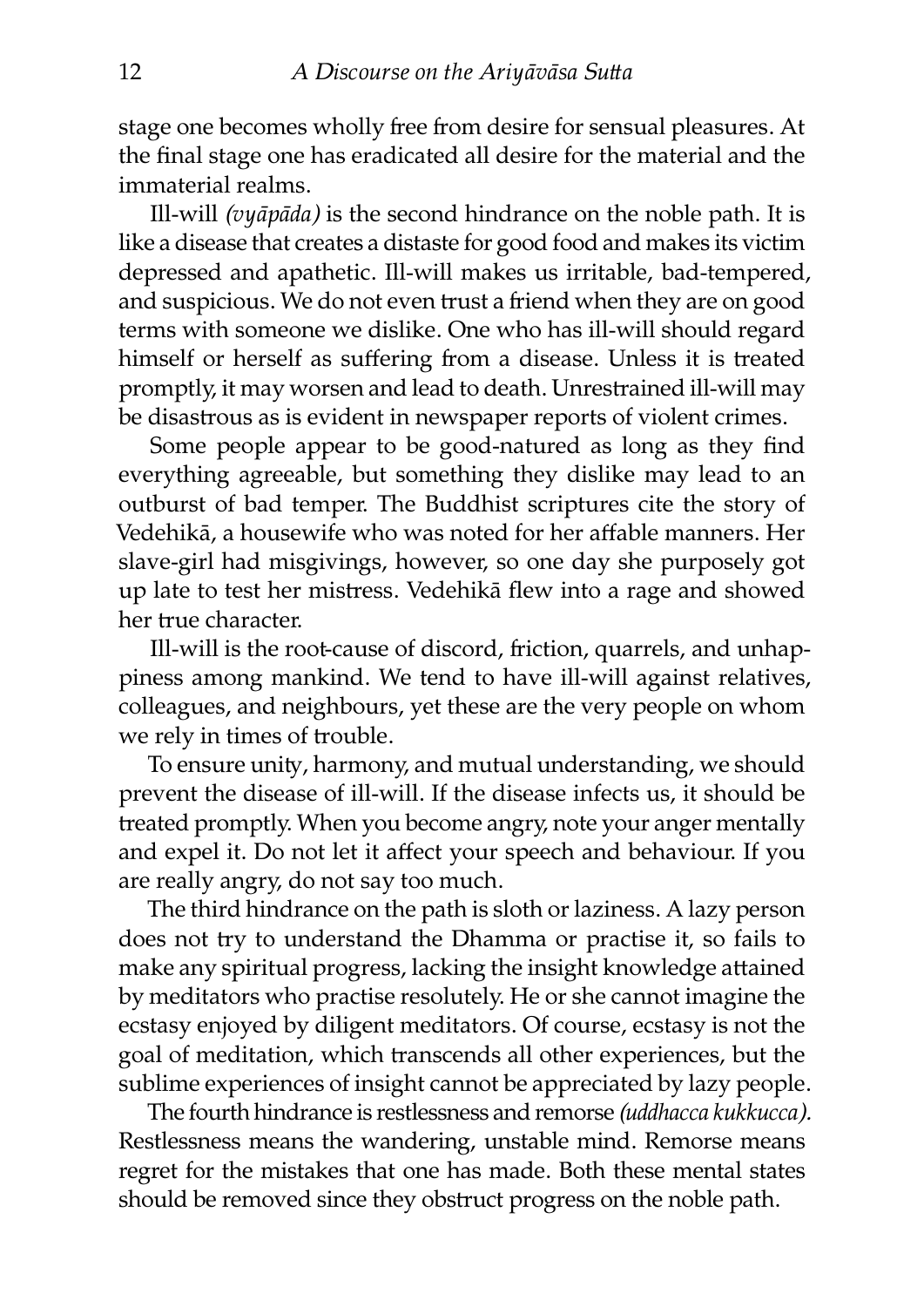The fifth hindrance is doubt *(vicikicchā)*. It is scepticism about the Buddha, Dhamma, and Saṅgha. One who is too sceptical, hesitates so much that he or she cannot accomplish anything. The sceptic comes to grief as do those who fail to act decisively in important matters. Confidence is opposite to doubt — it enables a meditator to follow the instructions of his teacher that accord with the Buddha-dhamma.

#### **The Four Primary Elements**

The meditator can contemplate any of the five aggregates comprising a human being. It is best to start by contemplating the rising and falling of the abdomen, which is a manifestation of the element of motion. Motion or wind *(vāyo)* is one of the four primary elements. According to the commentaries, those who have not achieved tranquillity *(samatha)* should begin with the four primary elements, whereas the meditator who has attained jhāna can begin by contemplating consciousness. The other three primary elements are earth the quality of hardness (pathavī), fire - the quality of heat, cold, or warmth *(tejo)*, and water — the quality of liquidity or wetness *(āpo)*.

We should begin meditation with what is obvious and easy. The Buddha himself pointed out a very simple meditation method — the contemplation of the four postures. He told his disciples to be mindful of what they were doing. This advice is so simple that many people do not take it seriously. They argue that since it makes no mention of *nāma, rūpa,* etc. it has nothing to do with ultimate reality.

In one of his books Ledi Sayādaw says, "When you walk, focus on every step that you take." This accords with the teaching of the Buddha: "When you walk, you should know that you are walking." Although you merely note 'walking', as your concentration develops you will realise that the movement of the body is due to mental desire.

You should also observe physical changes such as the rising and falling of the abdomen, which can be clearly and easily noted. Some people have doubt about this practice. This is due to their lack of experience corresponding to what their teachers have told them about the distinction between mind and matter, the meaning of *anicca*, dukkha, anatta, etc. Lack of experience leads to doubt, which is one of the five hindrances.

The hindrances prevent good thoughts from arising. Good thoughts and evil thoughts do not occur together. You have good,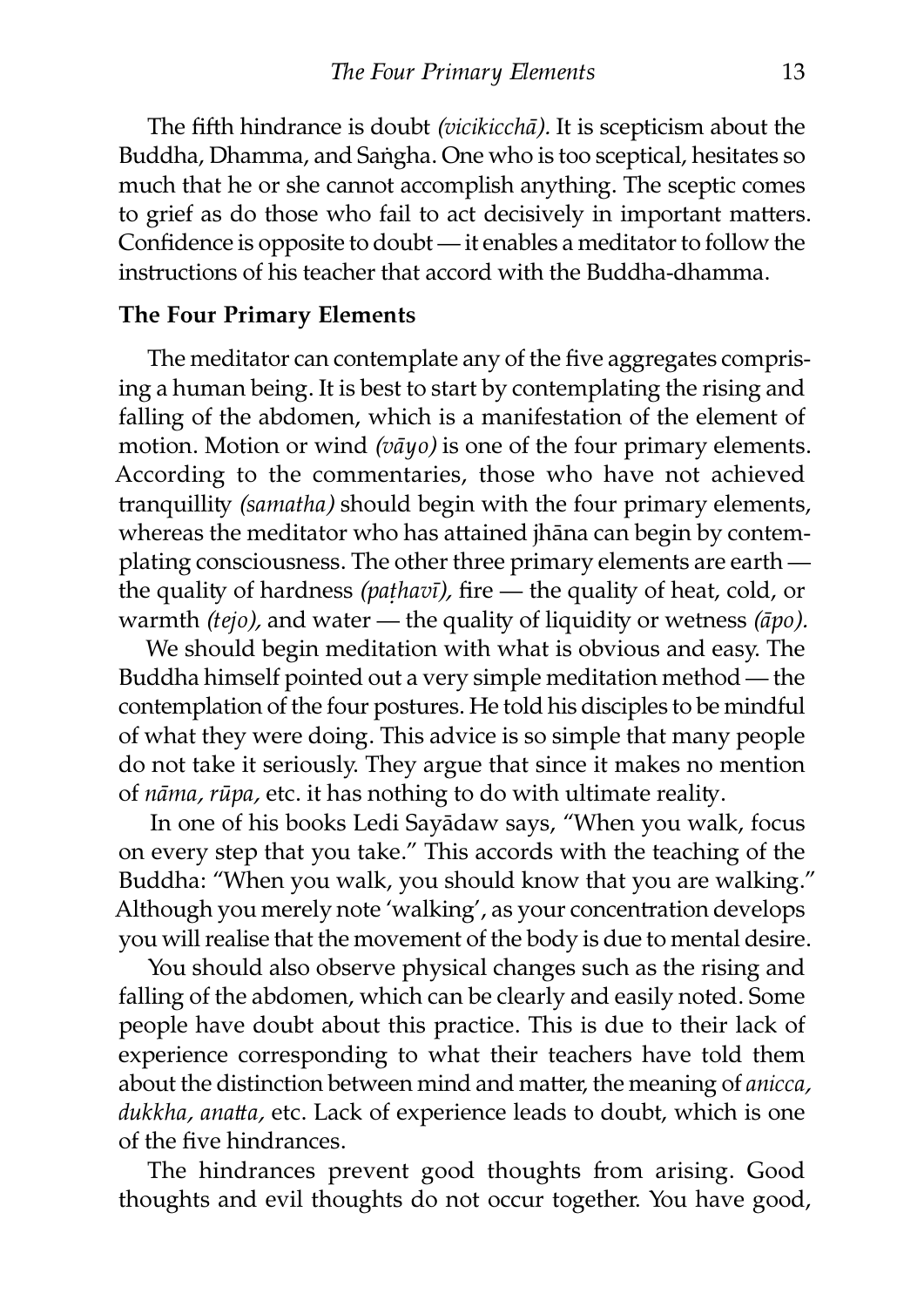wholesome thoughts when you are mindful, and bad, unwholesome thoughts when you are unmindful. Unmindfulness is largely due to hindrances, so those who begin meditation are likely to be distracted by doubt, remorse, desire, and other defilements. Some people do not meditate because they think they can rely on their acts of alms-giving, observance of precepts, and recitation of scriptures for mental purity. They are soon disillusioned if they take up meditation and find themselves harassed by impure thoughts.

An unmindful person cannot be morally pure for he or she is never aware of the true moral character of his or her thoughts. Sensual desire, hatred, ill-will, and other defilements go unnoticed. It is only through meditation that we can know if the mind is pure or not, whether it is free from greed, anger, and delusion. Repeated introspection helps to purge the mind of its impurities.

You have purity of mind when you are mindful. It is a mistake to think that one can attain it only by gaining jhāna. Purity of mind based on jhāna is due to the continuous stream of jhānic consciousness. Purity of mind through meditation is the purity that emerges at the moment of attaining insight. Both kinds of consciousness are alike in respect of purity of mind and freedom from hindrances.

Our method of meditation begins with the practice of keeping the mind on the rising and falling of the abdomen. It accords with the Buddha's teaching: "Rising refers to the material aggregate. The element of motion is included in the material elements, and its characteristic is supporting." In the contemplation of mind and matter, quantity and shape do not matter. Some meditators try to focus on what they believe to be the combination of atomic particles in some shape. Shape is possessed only by objects that have colour or that can be touched.

#### **Characteristic, Function, and Manifestation**

Physical phenomena such as sounds and smells, may lend themselves to atomic analysis, but the same cannot be said of mind and its elements. It is impossible to imagine greed or anger as particles. The meditator should focus on the nature of a phenomenon in terms of its characteristic *(lakkhaṇa),* function *(rasa)* and manifestation *(paccupatthāna)*. This is in accordance with the instructions in the Visuddhimagga and the Abhidhammatthasaṅgaha.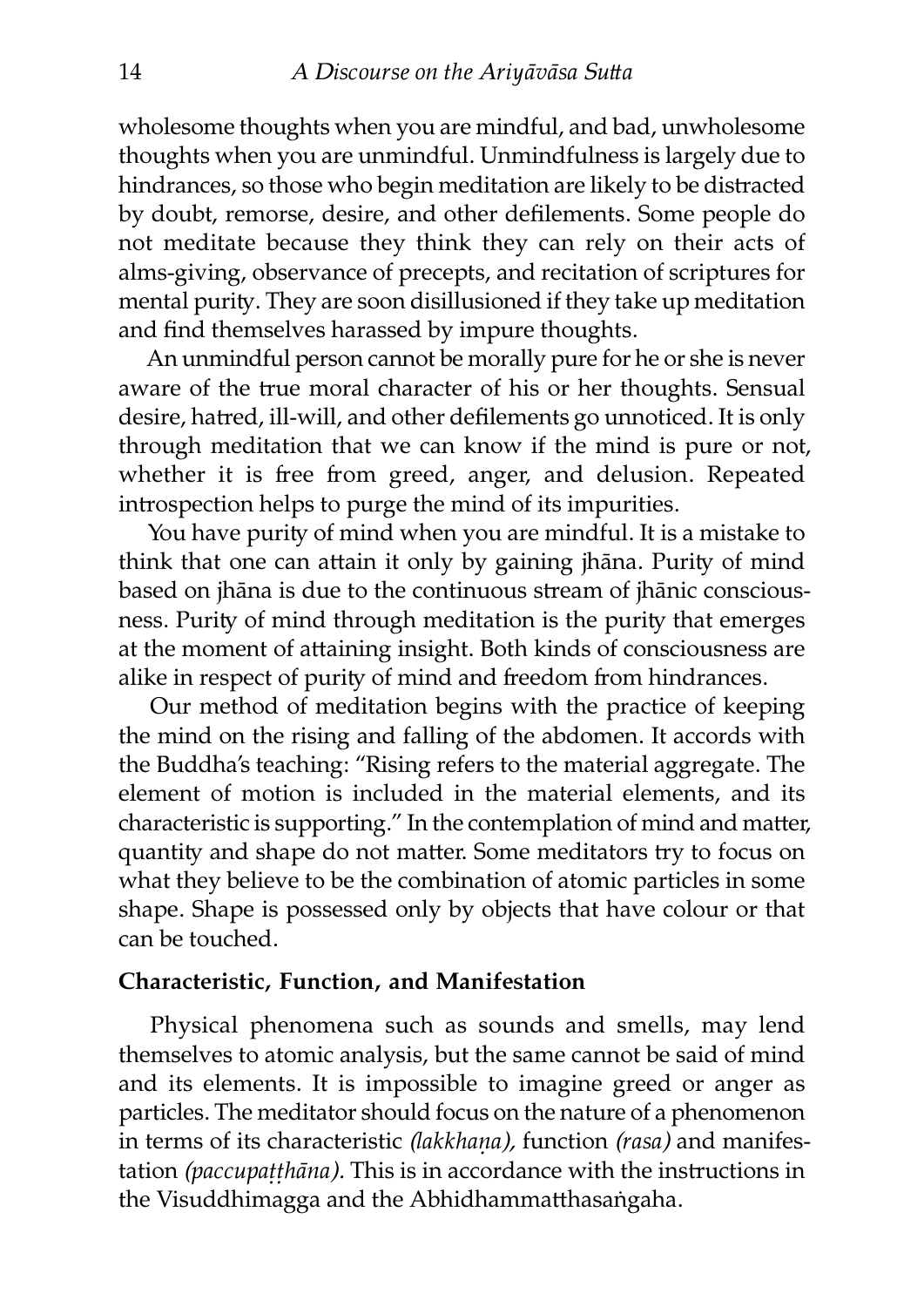So you should focus on the rising and falling of the abdomen with reference to its characteristic, function, and manifestation. The characteristics of the wind element are rigidity, stiffness, and looseness. These characteristics will escape your notice in the beginning because you have to attend to the hindrances and overcome them by suppression. Constant practice of mindfulness helps to overcome the hindrances. When the mind is free from the hindrances, stiffness and rigidity become apparent in the rising of the abdomen. Similarly, the falling movement reveals the quality of looseness.

The function of the wind element is motion. *Vāyo* is air which moves from one place to another when it is strong, and remains still and rigid when weak. You cannot watch rising and falling without being aware of motion. When you note the rising, you are aware of the gradual movement outward; when you note the falling, you become aware of the gradual movement inward.

The manifestation of the element of motion is the propulsion of things to wherever they tend. In the case of a voluntary movement like bending, the element of motion tends in the direction to which the mind is inclined. There is inward motion when you bend your arm, and outward motion when you stretch it. These two kinds of motions are apparent too, in the rising and falling of the abdomen. The manifestation *(paccupaṭṭhāna)* is any impression that occurs to our mind when we think of something.

While watching the rising and falling movements, the meditator may experience disagreeable feelings arising from cramp, pain, or heat. Regarding such feelings, the Buddha said, "The monk is aware of disagreeable feelings even as he experiences them." Here 'experience' as a verb is the translation of the Pāli word *vedayāmi* in the text. Burmese Buddhists do not say, "I experience heat", they say, "It is hot." So the Burmese meditator is instructed to make a mental note of the specific sensation that occurs, "It is hot" or "It is painful" as the case may be.

In this way the meditator becomes aware of painful feeling. Its function is to depress the spirit, its manifestation is irritation. The meditator who contemplates tension, aching, etc. realises the nature of painful feeling on the basis of its characteristic, function, and manifestation. The same may be said of pleasant, and indifferent feelings.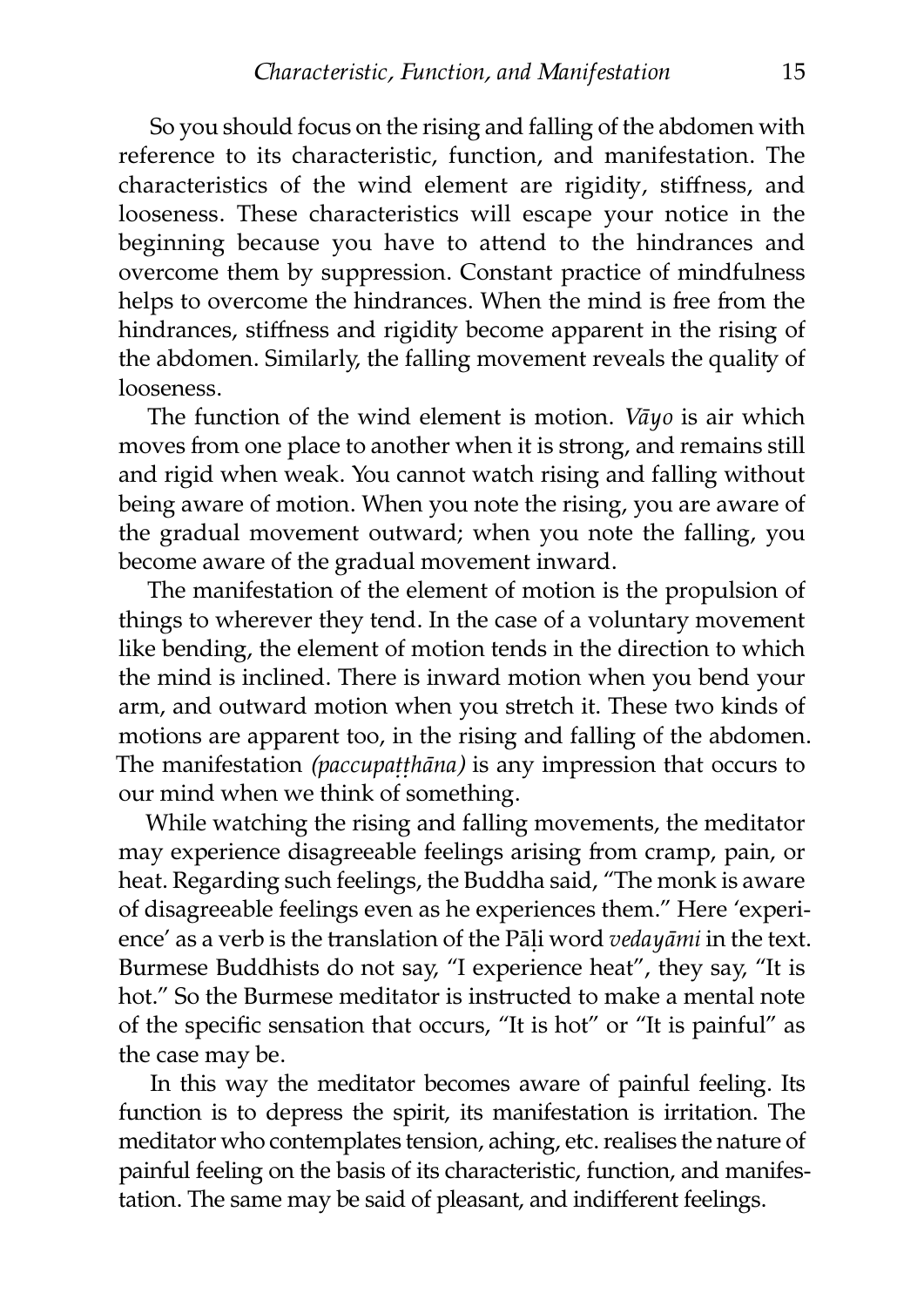The characteristic of mind or consciousness is to know the sense-object. We have different kinds of consciousness, each dependent on contact with different sense-objects.

The function of consciousness is to lead its concomitants. Consciousness takes the initiative and is followed by greed, confidence, or doubt. The manifestation of consciousness is its connection with the preceding mental state. By contemplating mental states, the meditator becomes aware of their impermanence, and their incessant arising, one after another.

If you make a mental note at the moment of seeing, you know that the eye and the colour are physical phenomena while the eye-consciousness is mental. The same may be said of the ear and the sound, the nose and the odour, the tongue and the taste, the body and tactile-objects. Each pair of physical phenomena has its corresponding mental phenomenon of consciousness. The range of tactile consciousness is very wide. Bending, stretching, walking, etc., all belong to it.

#### **Stages of Insight Knowledge**

In taking a step, the tingling as you lift your foot indicates the element of heat *(tejo),* tenseness and motion as you put your foot forward indicate wind element *(vāyo),* the heaviness as you put the foot down is the water element *(āpo)*, while the friction and resistance when the foot touches the ground show the earth element *(paṭhavī).* Thus the distinctive features of each of the four primary elements is evident. Whenever you observe the behaviour of your body, you distinguish between matter, which does not know its sense-object, [and the mind, which knows it. This insight is](http://www.aimwell.org/Books/Mahasi/Progress/progress.html#Analytical) analytical knowledge of mind and matter *(nāmarūpa-pariccheda-ñāna)*.

As concentration develops, the meditator becomes more aware of the nature of the phenomenal world. He or she finds, when bending the hand, that bending is preceded by the desire to bend the hand, that stretching is preceded by the desire to stretch; that seeing arises due to the eye and the visible object; that hearing, smelling, tasting, and touching are due to the corresponding sense-organs and sense-objects. It takes only a few days' practice of mindfulness to realise that each phenomenon is only cause and effect, that there is no ego, person, or being who creates it.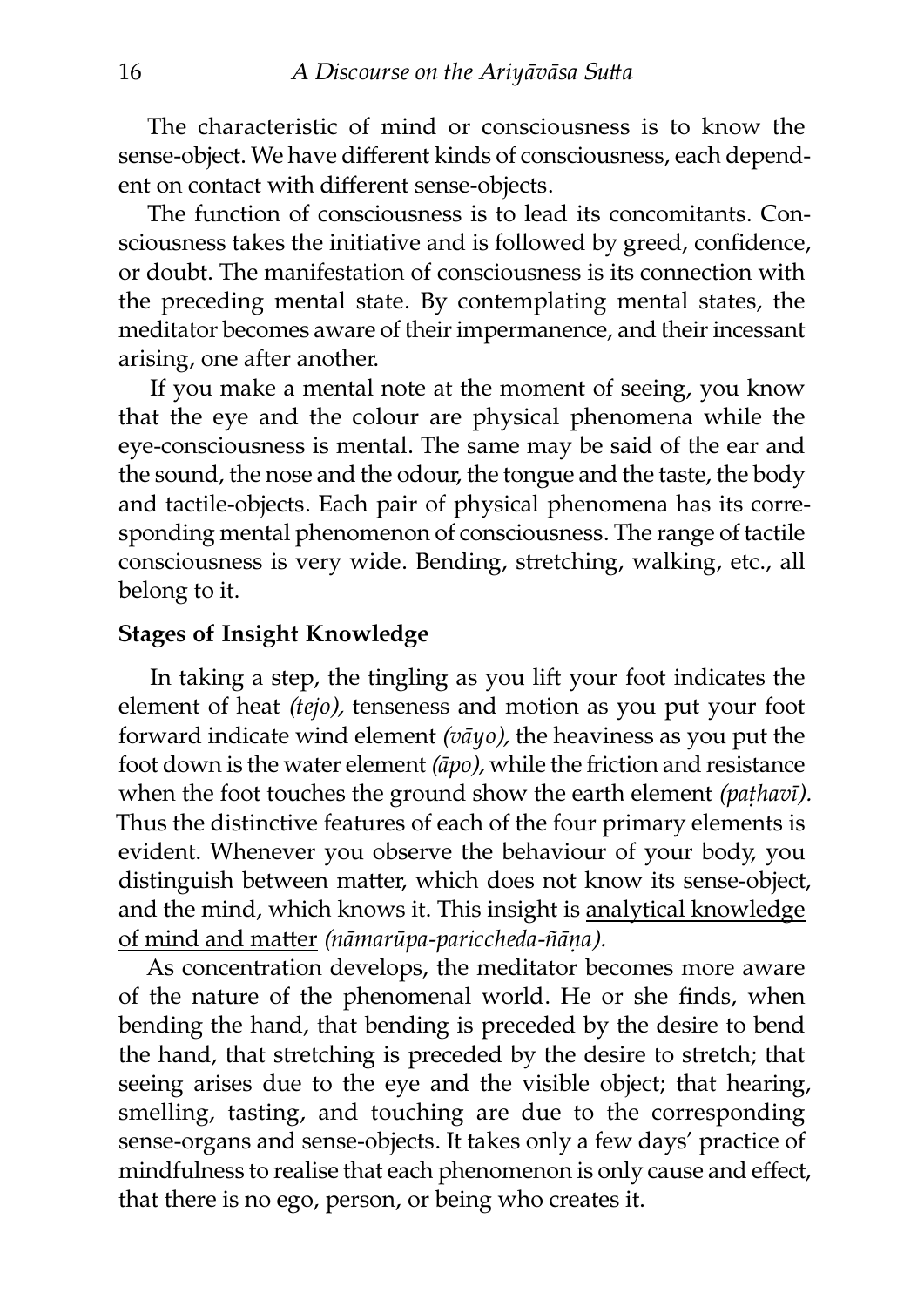Then the meditator knows analytically the beginning and end of each pair of psychophysical phenomena. The beginning is the arising and the end is the vanishing of an event. As he or she observes this incessant process of arising and vanishing, the meditator realises the law of impermanence. Impermanence is the characteristic of the five aggregates. It has two aspects: appearing from non-existence to momentary existence; and disappearing from momentary existence to non-existence.

This appearance and disappearance is the sign of impermanence. If a thing does not arise at all, it cannot be called impermanent. This implies nibbāna, which has no origination. Neither can we call a thing impermanent if it exists forever, but there is no such thing. Everything that has a beginning also has an end.

The insight into the law of impermanence leads the meditator to realise the unsatisfactoriness *(dukkha)* and insubstantiality of life *(anatta)*. These three marks of existence are intertwined, and therefore whenever we see *anatta* we are close to nibbana. Here, 'seeing' *anatta* means not mere intellectual acceptance, but insight knowledge born of meditation.

After gaining insight into impermanence, unsatisfactoriness, and insubstantiality, the meditator ceases to reflect, but just keeps on noting the psychophysical phenomena, so concentration deepens. He or she discriminates sharply between the beginning and the end of each phenomenon. He or she may see bright light and experience joy, rapture, serenity, strong confidence, and heightened awareness. However, the meditator should not mistake these delightful experiences for the peace of nibbāna. He or she should note and overcome them.

Then as he or she continues to practise, there comes a time when awareness is confined to ceaseless vanishing. When contemplating an object, the meditator no longer perceives its shape, size, or quality. He or she sees everything — the object and the mind — passing away incessantly. This is [knowledge of dissolution](http://www.aimwell.org/Books/Mahasi/Progress/progress.html#Dissolution) *(bhaṅga-ñāṇa).*

Because the meditator sees everything passing away, he or she is seized with fear *(bhayañāṇa).* Fear leads to recognition of the evils of conditioned existence *(ādīnava-ñāṇa).* So the meditator becomes sick of life *(nibbidā-ñāṇa).* Because of this disillusionment, the desire to be free *(muñcitukamyatā-ñāna)* [arises, and to achieve this the meditator](http://www.aimwell.org/Books/Mahasi/Progress/progress.html#Deliverance) has to re-observe phenomena *(paṭisaṅkhā-ñāṇa).* This re-observation leads to the full comprehension of the three signs of existence impermanence, unsatisfactoriness, and not-self.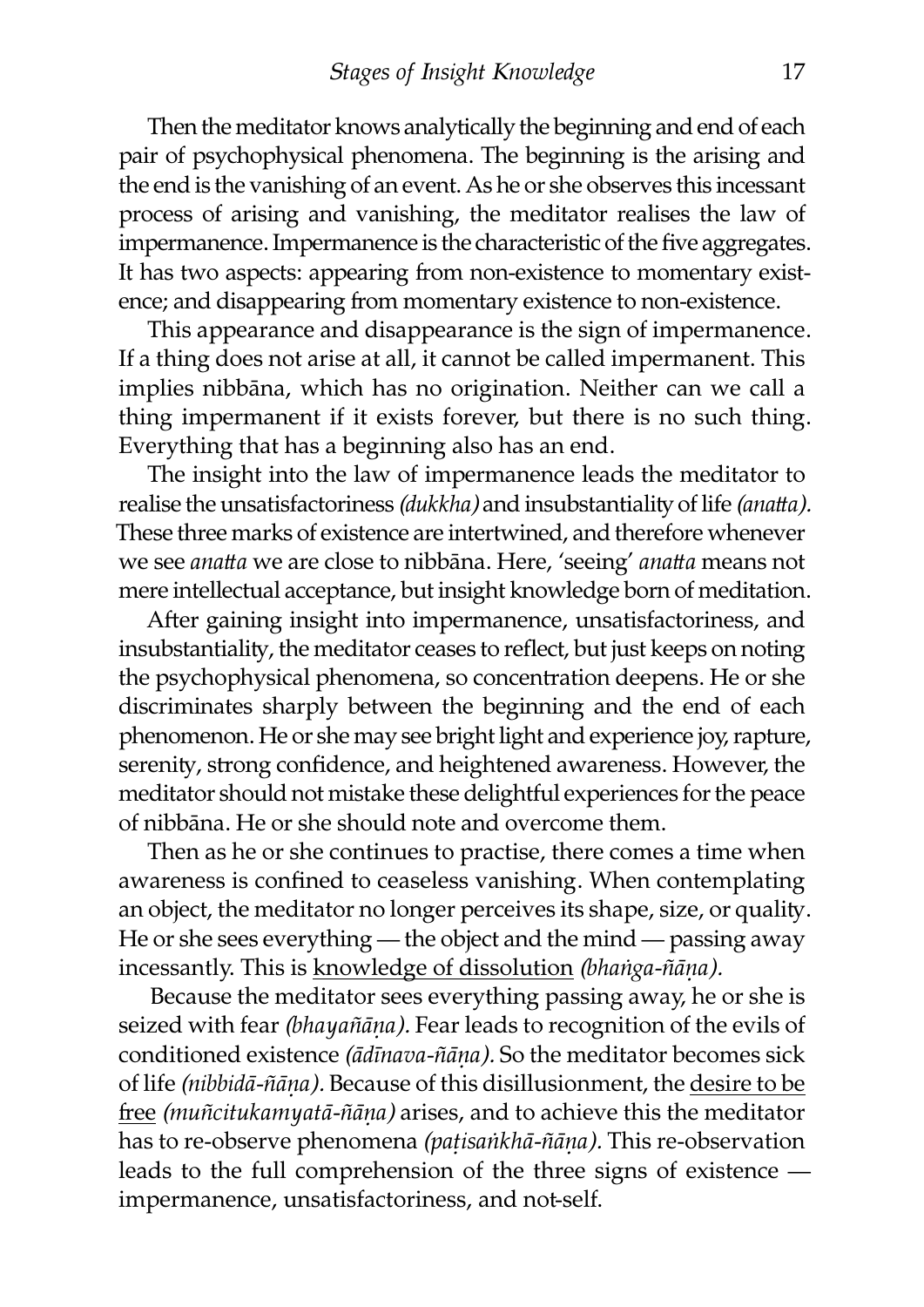With the emergence of this insight the meditator attains equanimity regarding formations *(saṅkhārupekkhā-ñāṇa),* which the Buddha describes as follows: "Monks, the monk who has seen a visible object with his eyes is neither pleased nor displeased. His mind is in equilibrium, being affected neither by attachment nor by aversion. This is because he has right mindfulness."

Note that the Pāḷi text refers to the monk who has seen the object. It makes no sense to speak of a meditator's equanimity in the absence of sense-objects that attract or repel. The meditator is unperturbed in the face of sense-objects, which is due to right mindfulness and insight into the nature of conditioned existence.

"Having seen an object, a monk recognises it with right understanding." Right understanding causes neither pleasure nor displeasure; it makes the meditator completely indifferent to the contact with the external world. This is the special attribute of Arahants and as the commentary says, it is possible for meditators to possess it. They can have it when they attain the successive stages of insight knowledge through wholehearted effort.

Some meditation teachers mislead their disciples by exaggerating the importance of their own lectures. The meditator should not accept their words blindly. One should not regard oneself as a stream-winner on the authority of one's teacher. Instead, one should examine oneself on the basis of experience, according to the Buddha's teaching. If one is a true stream-winner, one's experience will leave no doubt about the three signs of conditioned existence, the nature of nibbāna, and the other central teachings of the Buddha. So one has unshakeable confidence in the Buddha, the Dhamma, and the Saṅgha. The stream-winner also strictly avoids killing, stealing, sexual misconduct, lying, and drinking.

These are four essential attributes of a stream-winner. This teaching of the Buddha can help the meditator to decide whether he or she has attained the first path. A real stream-winner has no desire to do evil. His or her moral life does not need self-restraint, since it is natural. In this respect a real stream-winner differs from the false one whose morality is superficial and prone to back-sliding.

#### **False Views and False Pursuits**

Two important *Ariyāvāsa dhammas* that we should consider next are those requiring the renunciation of false views about life after death.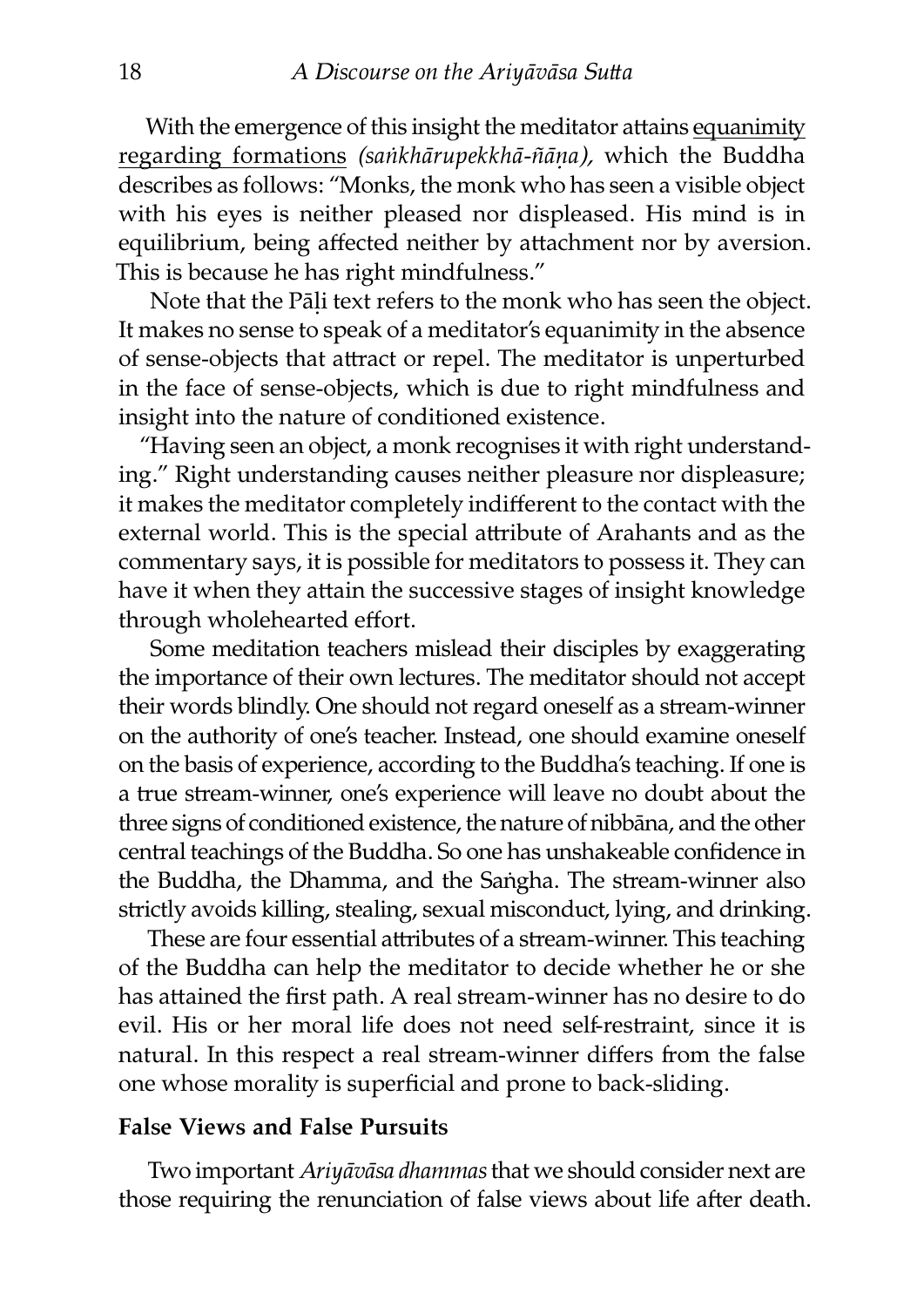#### *Self-knowledge* 19

The first false view is that the ego survives death and is reborn in another body. The second false view rejects any idea of an afterlife, insisting on the annihilation of a living being at death. These two false views can be overcome through the constant practice of mindfulness.

Equally important are the two pursuits to be rejected by a meditator on the noble path: the pursuit of sensual pleasures, and the pursuit of becoming. The first pursuit dominates the meditator until the attainment of the third path. The second pursuit is motivated by the will to live. It does not end even at the third stage for there is still a lingering desire for immaterial existence. The meditator can overcome attachment to life only on the attainment of Arahantship. One should therefore renounce unwholesome pursuits and false views. One should follow the noble eightfold path that will free one from illusions and unwholesome desires.

The meditator should also seek the fourth jhāna with its cessation of in and out breathing. He or she will have to make a special effort to attain it since it is not within the grasp of every Arahant. It is meant exclusively for specially gifted Arahants. However, if the meditator cannot make great effort, it will be best to bypass the jhānic state and to seek nibbāna. On attaining nibbāna, it makes no difference whether one is an ordinary Arahant, an outstanding Arahant, or a Buddha.

#### **Self-knowledge**

The last two essential attributes of the meditator who dwells in the abode of the Noble Ones are: liberation from defilements, and knowledge that one is so liberated. Full liberation means Arahantship. The Arahant is wholly free from attachment and restrictions associated with craving, hatred, and ignorance. He or she is also independently aware of being liberated.

This awareness is not confined to Arahants. The stream-winner also knows that he or she is relatively free from defilements. There are qualitative degrees of freedom corresponding to the different stages of spiritual attainment. At the first stage the meditator is free from doubt and self-view, and at the third stage from sensual desire and ill-will. Ignorant meditators are often deluded into a false sense of freedom. They continue to do evil, thereby giving the lie to their claim. They say that it is not improper for a stream-winner to drink under certain circumstances. Their arguments are purely justification for unwholesome desires.